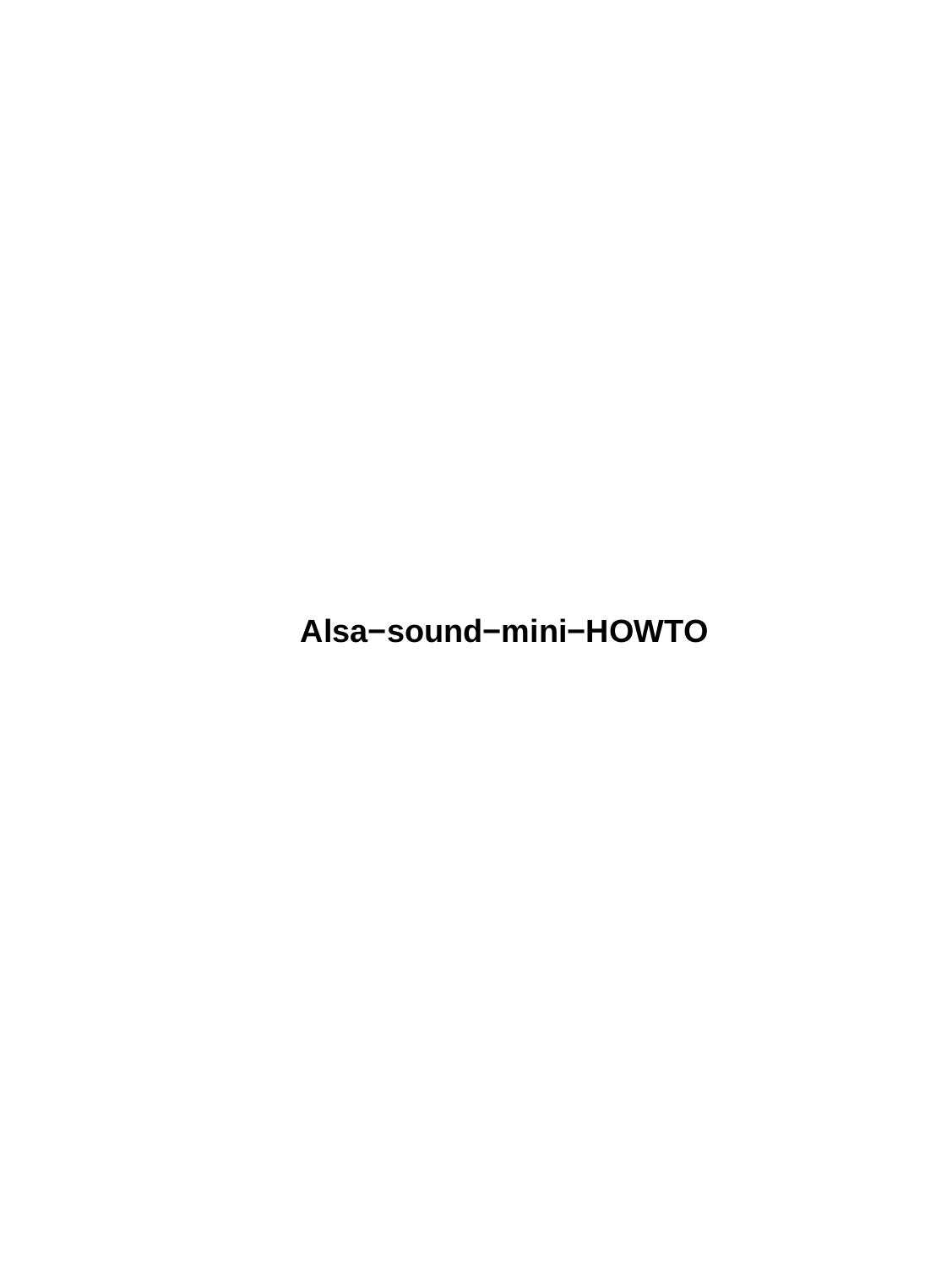# **Table of Contents**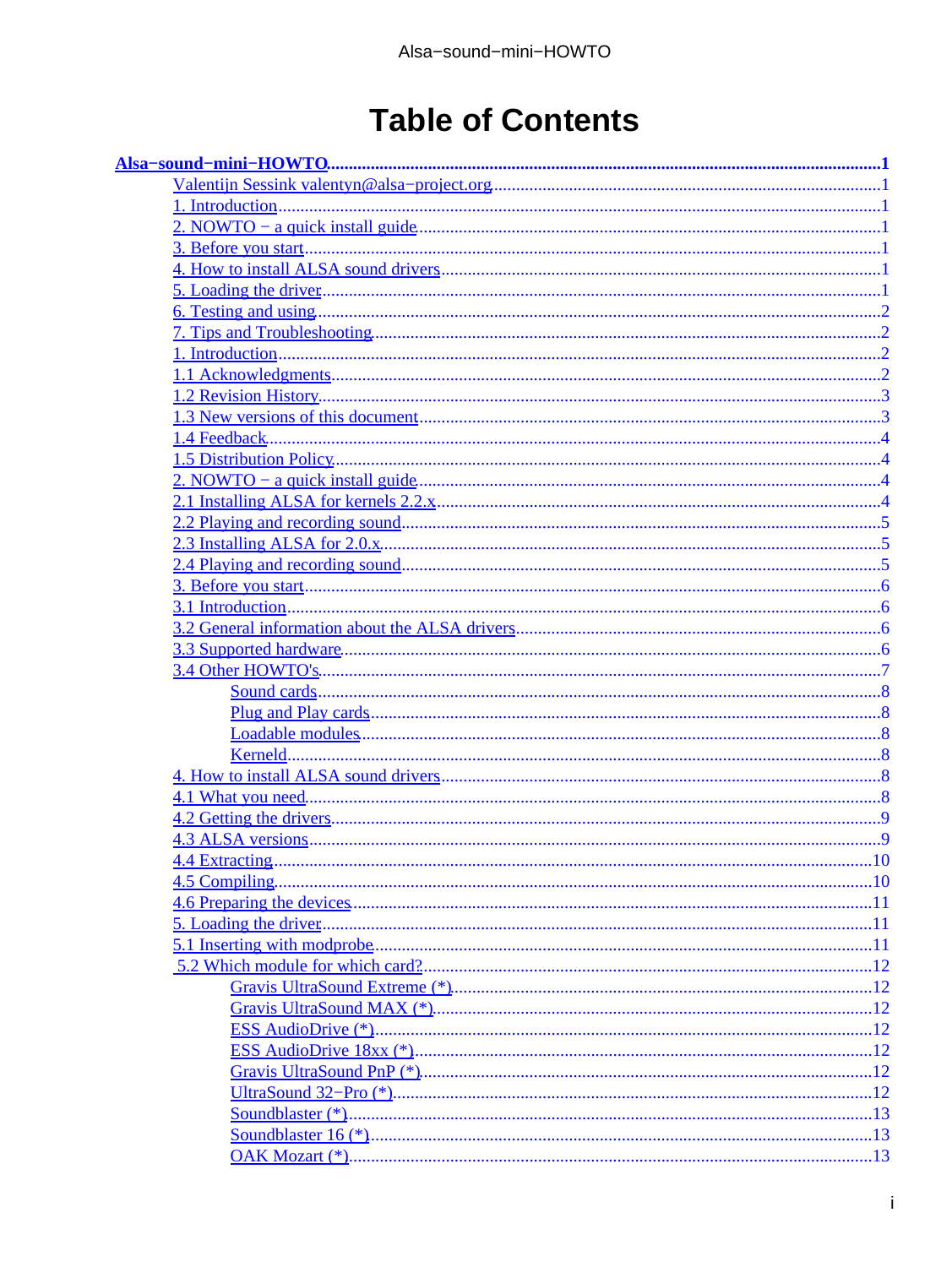# **Table of Contents**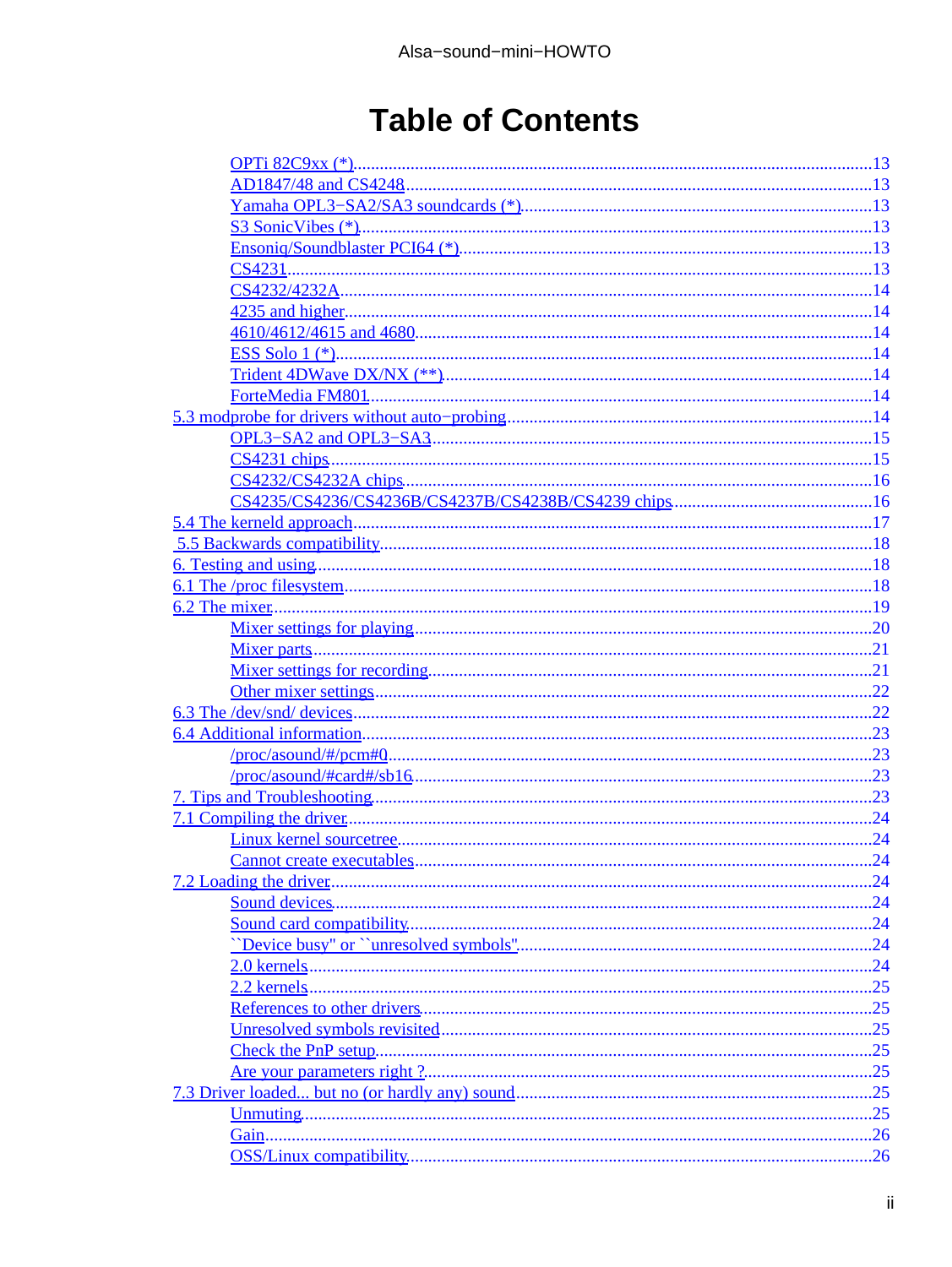# **Table of Contents**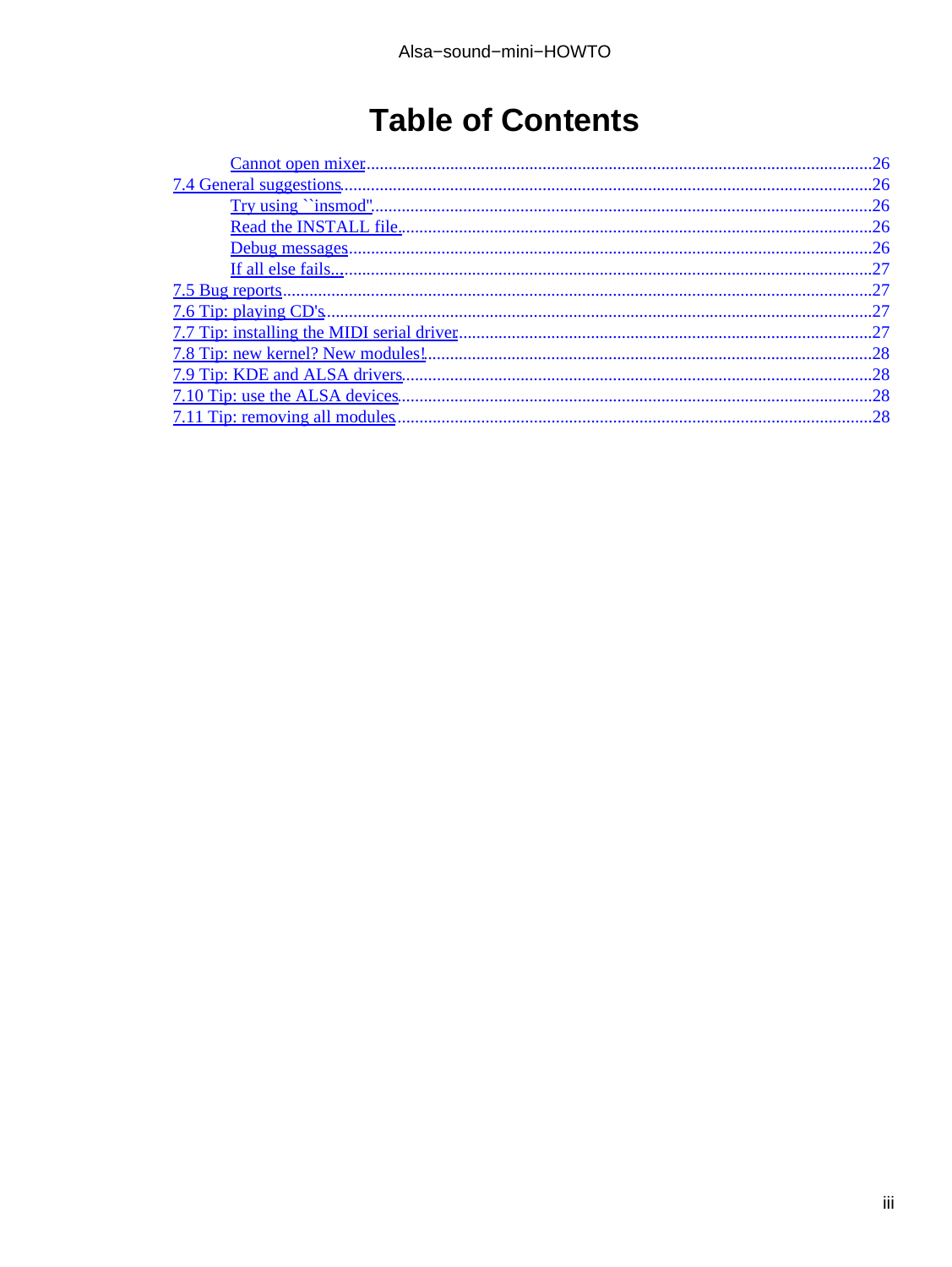# <span id="page-4-0"></span>**Alsa−sound−mini−HOWTO**

### **Valentijn Sessink valentyn@alsa−project.org**

v2.0−pre1, 12 November 1999

*Describes the installation of the ALSA sound drivers for Linux. These sound drivers can be used as a replacement for the regular sound drivers, as they are fully compatible.*

## **1[. Introduction](#page-5-0)**

- [1.1 Acknowledgments](#page-5-0)
- [1.2 Revision History](#page-6-0)
- [1.3 New versions of this document](#page-6-0)
- [1.4 Feedback](#page-7-0)
- [1.5 Distribution Policy](#page-7-0)

### **2[. NOWTO − a quick install guide](#page-7-0)**

- [2.1 Installing ALSA for kernels 2.2.x](#page-7-0)
- [2.2 Playing and recording sound](#page-8-0)
- [2.3 Installing ALSA for 2.0.x](#page-8-0)
- [2.4 Playing and recording sound](#page-8-0)

### **3[. Before you start](#page-9-0)**

- [3.1 Introduction](#page-9-0)
- [3.2 General information about the ALSA drivers](#page-9-0)
- [3.3 Supported hardware](#page-9-0)
- [3.4 Other HOWTO's](#page-10-0)

### **4[. How to install ALSA sound drivers](#page-11-0)**

- [4.1 What you need](#page-11-0)
- [4.2 Getting the drivers](#page-12-0)
- [4.3 ALSA versions](#page-12-0)
- [4.4 Extracting](#page-13-0)
- [4.5 Compiling](#page-13-0)
- [4.6 Preparing the devices](#page-14-0)

### **5[. Loading the driver](#page-14-0)**

- [5.1 Inserting with modprobe](#page-14-0)
- [5.2 Which module for which card?](#page-15-0)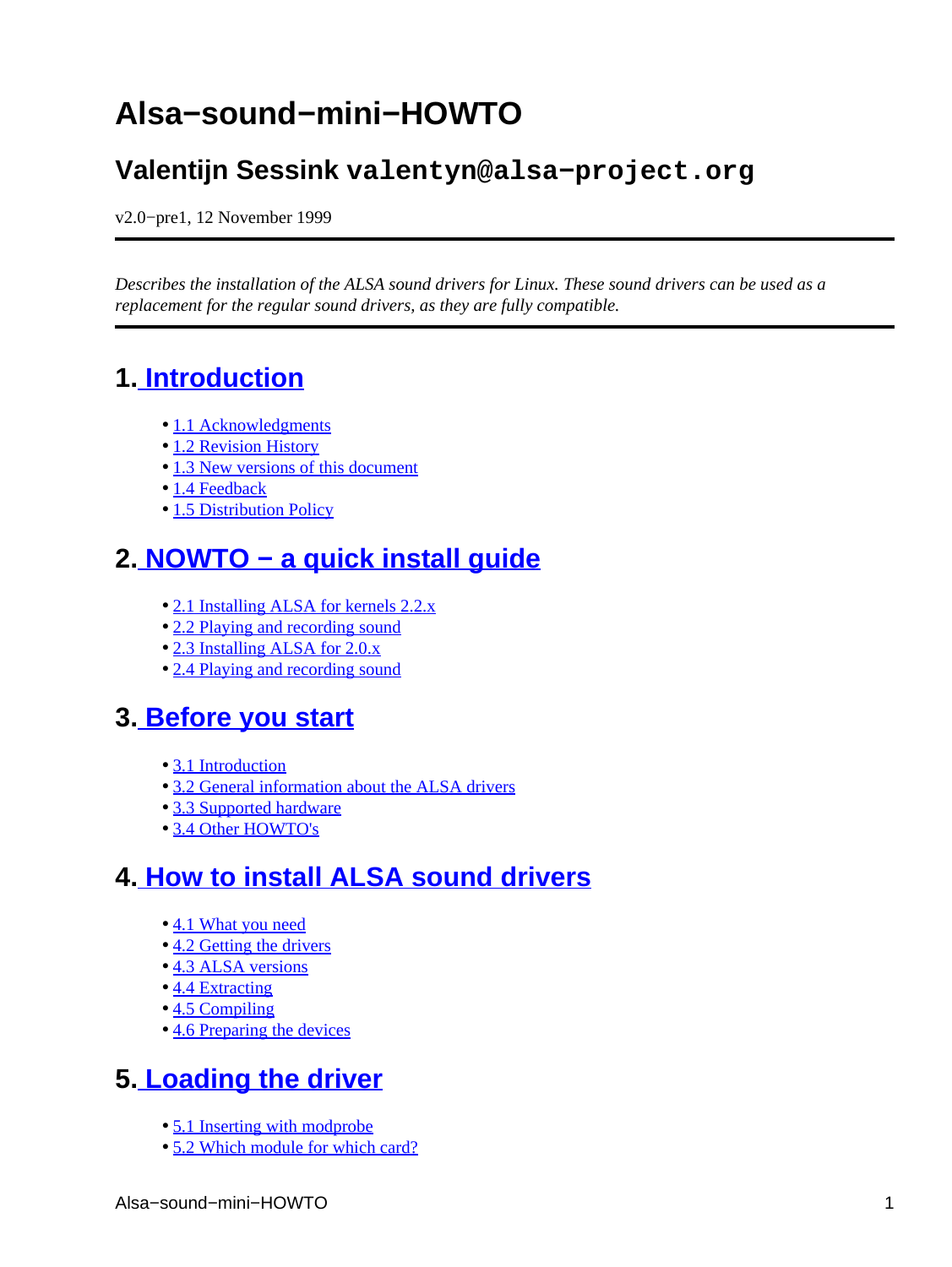- <span id="page-5-0"></span>• [5.3 modprobe for drivers without auto−probing](#page-17-0)
- [5.4 The kerneld approach](#page-20-0)
- [5.5 Backwards compatibility](#page-21-0)

## **6[. Testing and using](#page-21-0)**

- [6.1 The /proc filesystem](#page-21-0)
- [6.2 The mixer](#page-22-0)
- [6.3 The /dev/snd/ devices](#page-25-0)
- [6.4 Additional information](#page-26-0)

## **7[. Tips and Troubleshooting](#page-26-0)**

- [7.1 Compiling the driver](#page-27-0)
- [7.2 Loading the driver](#page-27-0)
- [7.3 Driver loaded... but no \(or hardly any\) sound](#page-28-0)
- [7.4 General suggestions](#page-29-0)
- [7.5 Bug reports](#page-30-0)
- [7.6 Tip: playing CD's](#page-30-0)
- [7.7 Tip: installing the MIDI serial driver](#page-30-0)
- [7.8 Tip: new kernel? New modules!](#page-31-0)
- [7.9 Tip: KDE and ALSA drivers](#page-31-0)
- [7.10 Tip: use the ALSA devices](#page-31-0)
- [7.11 Tip: removing all modules](#page-31-0)

## **1[. Introduction](#page-4-0)**

This is the ALSA Sound drivers mini−HOWTO. It gives you information about installing and using the ALSA sound drivers for your soundcard. The ALSA drivers are fully modularized sound drivers that support kerneld and kmod. They are compatible with, but surpass the possibilities of, the current OSS API. In other words: compatible, but better.

# **1.1 Acknowledgments**

This documents contains information I got from the ALSA driver page. The structure was ripped off the SB−mini−HOWTO, mainly because it had about the structure I was looking for. Thanks to the [SGML](http://www.sgmltools.org) Tools package, this HOWTO is available in several formats, all generated from a common source file. Thanks to Erik Warmelink for proof reading, thanks to Alfred Munnikes for a couple of questions and helpful suggestions. Yamahata Isaku thanks for the Japanese translation, Miodrag Vallat for the translation in French. Later on, Steve Crowder did a great job by reading and editing the whole text. Thanks to Cserna Zsolt for the Hungarian translation and Marco Meloni for the Italian one. Thanks to Mohamed Ismail Mohamed−Ibrahim who sent me a document about the Trident 4DWave DX/NX soundcard with a lot of useful information, thanks to Gerard Haagh who sent me a lot of useful information and who also pointed out a few unclear sections.

Thanks to Marc−Aur`ele Darche, Piotr Ingling, Juergen Kahrs, Tim Pearce, Patrick Stoddard, Rutger de Graaf, Shuly Wintner, Jyrki Saarela, Jonas Lofwander, Kumar Sankaran and many others for useful tips and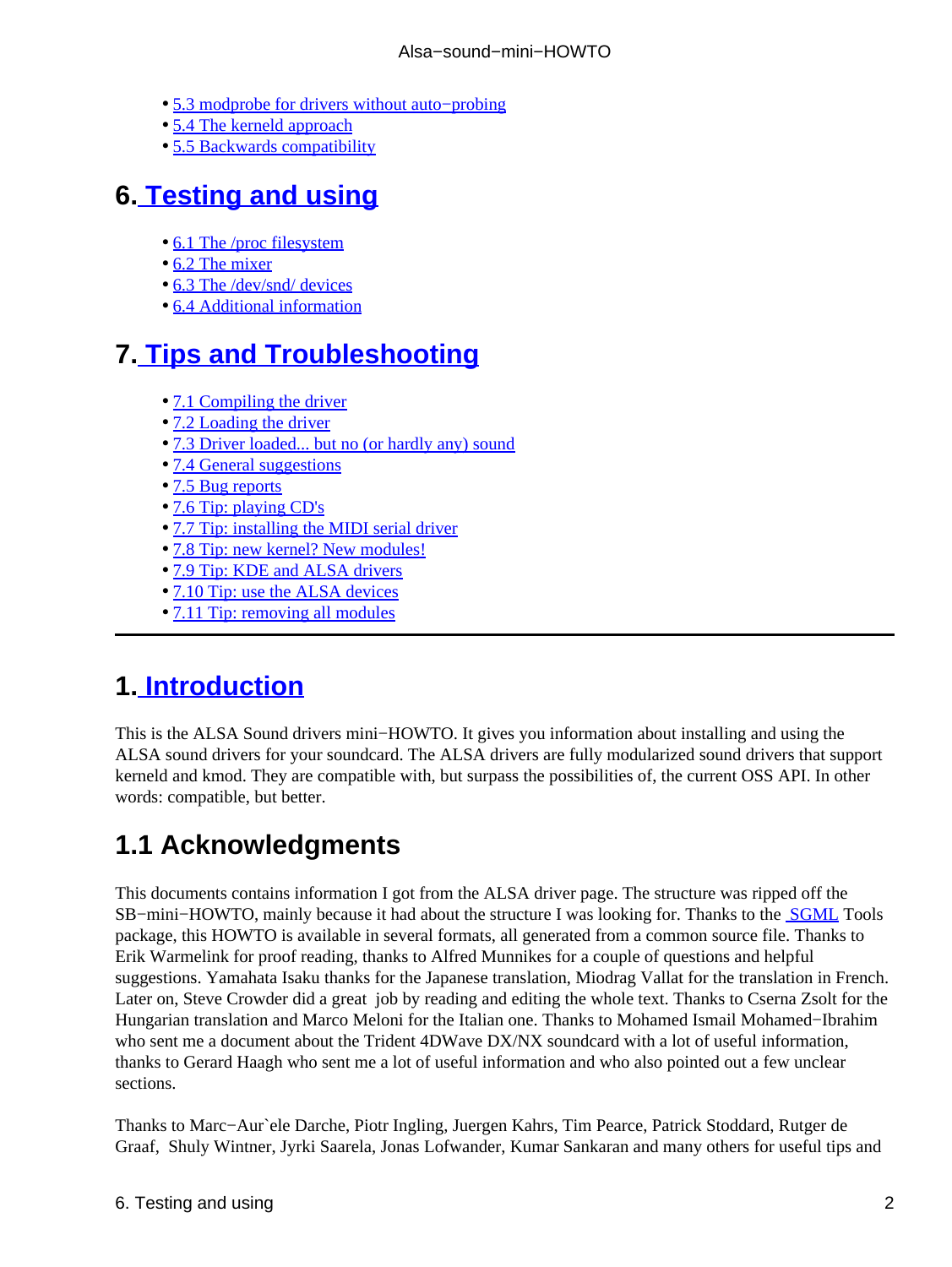<span id="page-6-0"></span>additions.

## **1.2 Revision History**

Version 2.0−pre1 − November 12, 1999. Updating a couple of sections to ALSA 0.4.1e., added various links.

Version 1.7 − July 29, 1999. A few fixes.

Version 1.6 − July 26, 1999. Added a section about ALSA−versions

Version 1.5 − May 21, 1999. Changed the mixer section, added a quick install section

Version 1.4 − May 18, 1999. Included the URL to the French version, changed more URLs.

Version 1.3 − May 16, 1999. Thanks to Jaroslav this HOWTO has found a home at the ALSA−project website. As a result of that, some updates in mail and web addresses.

Version 1.2 − May 11, 1999. Several updates.

Version 1.1 − March 11, 1999. Added a couple of sound cards from the new 0.3 series drivers, wrote a bit about the 2.2 series kernel.

Version 1.0 − February 8, 1999. Added a few things to the troubleshooting section, but we seem fairly complete.

Version 0.3 beta − January 20, 1999. A link on the ALSA−homepage. Ha, we're official!

Version 0.2 alpha − Mid January 1999, first .sgml−version.

Version 0.1 alpha − January 1999, first version, mostly HTML.

Still: please submit any patches in plain English, you native speakers!

There are a couple of additions that need to be added to the HOWTO now. Notably, Mohamed Ismail Mohamed−Ibrahim and Gerard Haagh wrote wonderful additions to the HOWTO, that will keep me off my regular work for some more time. So this is 2.0−pre1 and more pre's are to follow.

## **1.3 New versions of this document**

The latest version can be found at [http://www.alsa−project.org./~valentyn](http://www.alsa-project.org/~valentyn)

Other formats (full size html, sgml, txt) are in the directory [other−formats.](http://www.alsa-project.org/~valentyn/other-formats) Unfortunately, I have not succeeded in compiling a Postscript version, as the sgml2latex−script returns a bunch of errors.

Yamahata Isaku has translated a Japanese version, which will be available at the Japanese ALSA site, <http://plaza21.mbn.or.jp/~momokuri/alsa/index.html>

Miodrag Vallat translated a French version, which is available at [http://www.freenix.fr/unix/linux/HOWTO/mini/Alsa.html.](http://www.freenix.fr/unix/linux/HOWTO/mini/Alsa.html)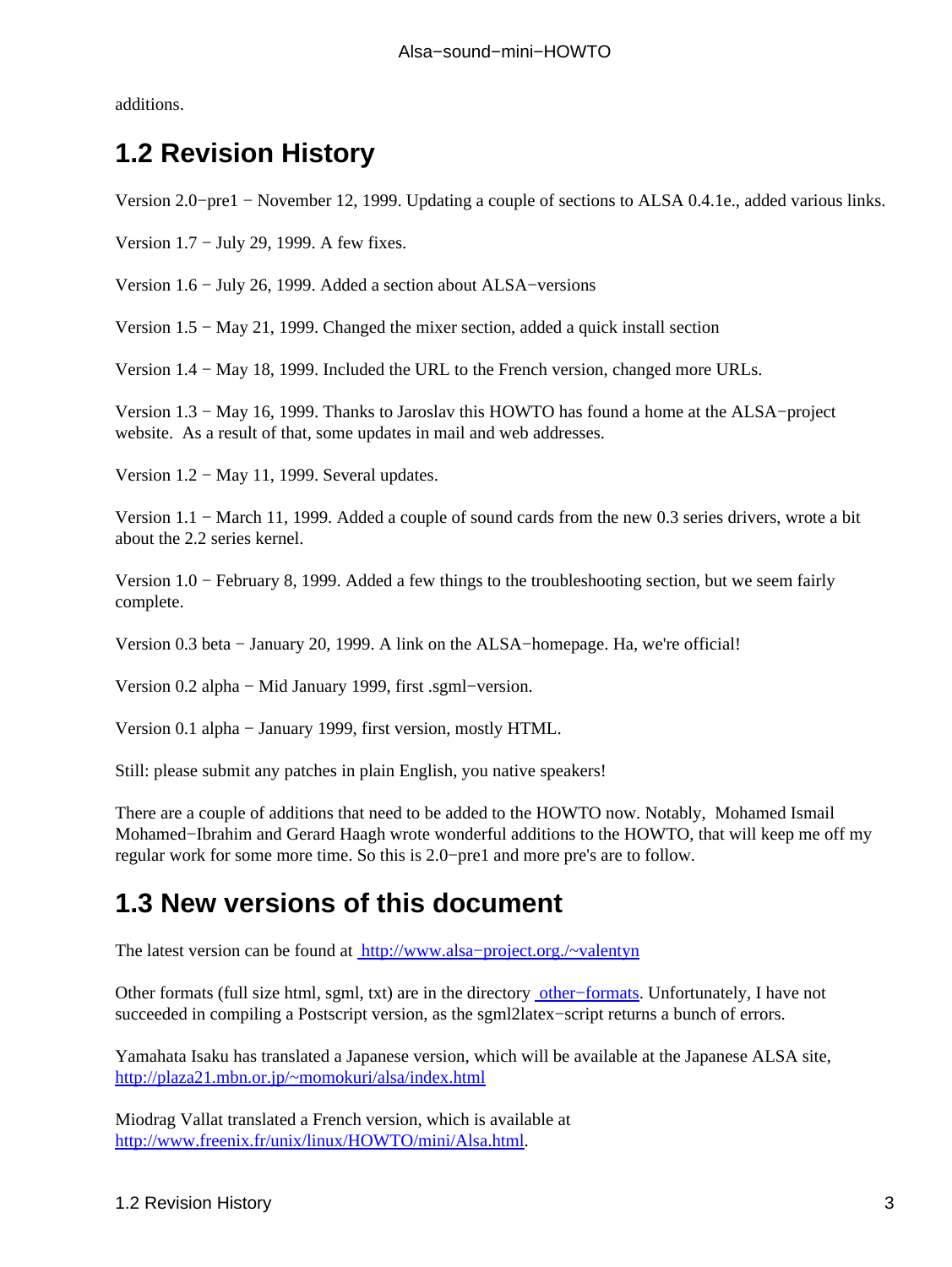<span id="page-7-0"></span>Cserna Zsolt has translated the Hungarian version of the ALSA−HOWTO. You can find it at <http://kib4.vein.hu/~zsolt/alsa.html>.

Marco Meloni did an Italian version, you can get it at <http://pluto.linux.it/ildp/index.html>.

If you make a translation of this document into another language, let me know and I'll include a reference to it here. Ook een Nederlandse versie is welkom, ik heb zelf geen tijd om deze te schrijven. Leve de koningin!

### **1.4 Feedback**

I rely on you, the reader, to make this HOWTO useful. If you have any suggestions, corrections or comments, please send them to me ( [alsa−howto@alsa−project.org](mailto:alsa-howto@alsa-project.org)), and I will try to incorporate them in the next revision.

Please note: I do not get a lot of mail about the ALSA drivers and any addition is welcome. Even a ``thank you for'' is appreciated − maybe it's not too much work to add a ``I appreciated most'' or ``this−or−that was not immediately clear to me''−section.

If you publish this document on a CD−ROM or in hardcopy form, a complimentary copy would be appreciated. Mail me for my postal address. Also consider making a donation to the Linux Documentation Project to help support free documentation for Linux. Contact the Linux HOWTO co−ordinator, Tim Bynum [linux−howto@metalab.unc.edu](mailto:linux-howto@metalab.unc.edu), for more information.

## **1.5 Distribution Policy**

Copyright 1998/1999 Valentijn Sessink

This HOWTO is free documentation; you can redistribute it and/or modify it under the terms of the GNU General Public License as published by the Free Software Foundation; either version 2 of the License, or (at your option) any later version.

This document is distributed in the hope that it will be useful, but **without any warranty**; without even the implied warranty of **merchantability** or **fitness for a particular purpose**. See the GNU General Public License for more details.

You can obtain a copy of the GNU General Public License by writing to the [Free Software Foundation](http://www.fsf.org), Inc., 675 Mass Ave, Cambridge, MA 02139, USA.

## **2[. NOWTO − a quick install guide](#page-4-0)**

If you want sound and you want it NOW! and not after reading this HOWTO, this quick tour through the ALSA driver installation might be of help. Please note: there are a couple of differences between the ALSA versions that support 2.0 kernels and those that support 2.2 kernels.

## **2.1 Installing ALSA for kernels 2.2.x**

You will probably want to use the ALSA 0.4.1e (or later) version if your kernel is 2.2.x. If your kernel is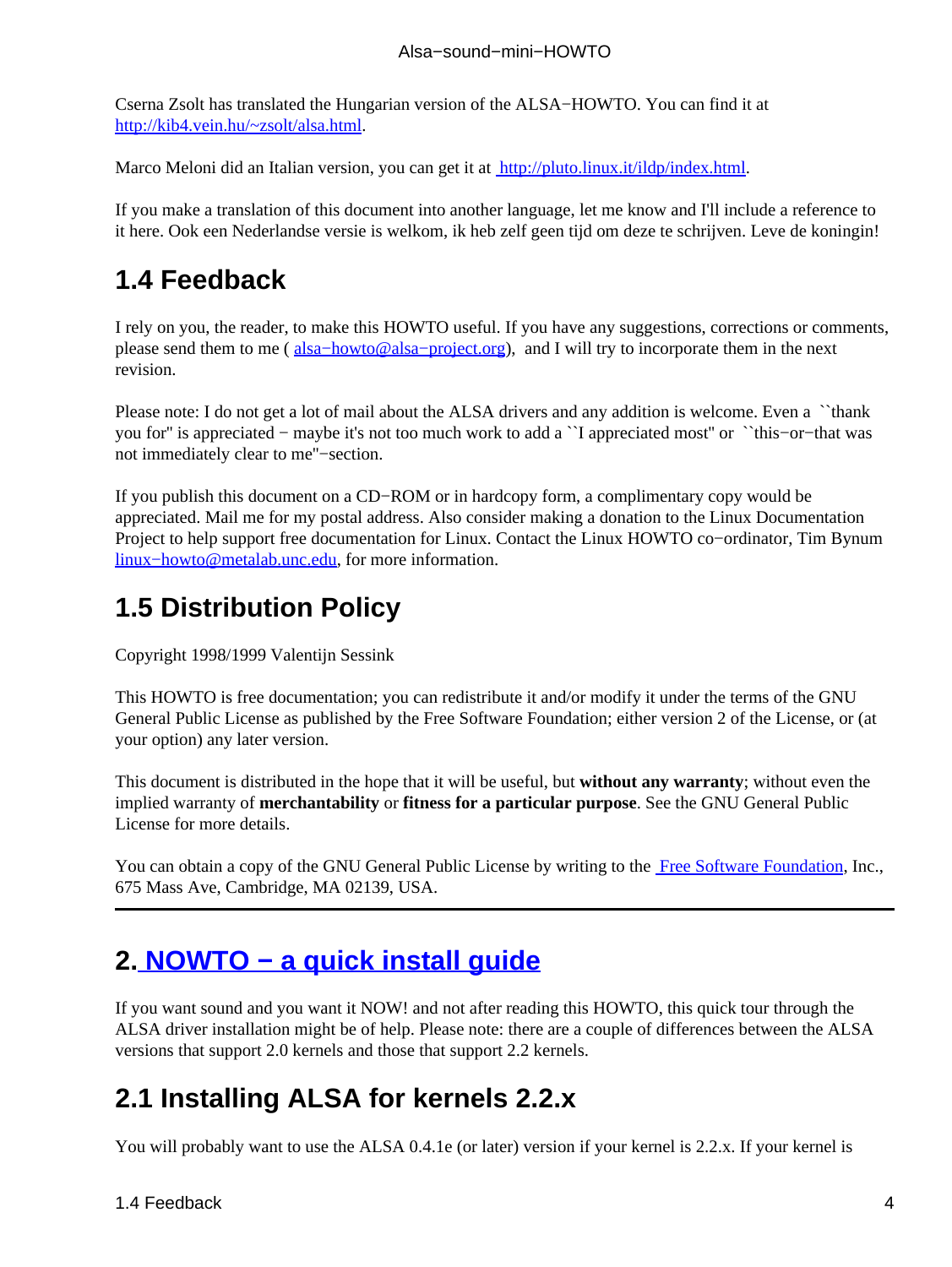<span id="page-8-0"></span>older, please use 0.3.0−pre4 and see below.

Just the all time ``./configure − make − make install'' stuff. Do this for **drivers, library and utilities**. You need all three because the utilities help you to unmute your card. Kernels 2.2.x need to have **general sound support** in the kernel (without choosing a specific card).

The ALSA drivers have their own devices, you can make them usinge the **./snddevices** script.

You need to load the module for your card (or use kmod) and if you want sound to be backwards compatible with the Linux kernel sound drivers (yes you want this) you need two other modules called **snd−pcm1−oss** and **snd−mixer−oss**. See the section [Which module for which card](#page-15-0) to find out which module to load. After loading, you can look in /proc/asound for various information about the ALSA drivers.

## **2.2 Playing and recording sound**

A few remarks. ALSA has it's own devices in /dev/snd, for example /dev/snd/pcmC0D1 is Card 0, Device 1. You can use the old /dev/pcmXY devices if you loaded snd−pcm1−oss for backwards compatibility. You'll also want to use /dev/mixer, so load snd−mixer−oss as well. Before you can play any sound, you need to unmute the card with ``amixer''. Type ``amixer groups'', then try something like

amixer set PCM 100 unmute

Generally you can use options ``mute'' or ``unmute'', ``capture'' or ``nocapture'' and numbers.

That's it! Now if it works, it works. If it doesn't work, you may need to actually read this HOWTO...

## **2.3 Installing ALSA for 2.0.x**

The ALSA drivers versions 0.3.0, 0.3.1 and 0.3.2 have various problems due to the restructuring of the mixer interface. Later versions do not support kernel 2.0.x, so you definately will want to use version 0.3.0−pre4 if you have a 2.0 version kernel.

Just the all time ``./configure − make − make install'' stuff. Do this for **drivers, library and utilities**. You need all three because the utilities help you to unmute your card. Kernels 2.0.x need to have all **sound support disabled** in the kernel setup

The ALSA drivers have their own devices, you can make them usinge the **./snddevices** script.

You need to load the module for your card (or use kmod) and if you want sound to be backwards compatible with the Linux kernel sound drivers (yes you want this) you need another modules called **snd−pcm1−oss**. See the section [Which module for which card](#page-15-0) to find out which module to load. After loading, you can look in /proc/asound for various information about the ALSA drivers.

## **2.4 Playing and recording sound**

A few remarks. ALSA has it's own devices in /dev/snd, for example /dev/snd/pcmC0D1 is Card 0, Device 1. You can use the old /dev/pcmXY devices if you loaded snd−pcm1−oss for backwards compatibility. Before you can play any sound, you need to unmute the card with ``amixer''. Type ``amixer'', then try something like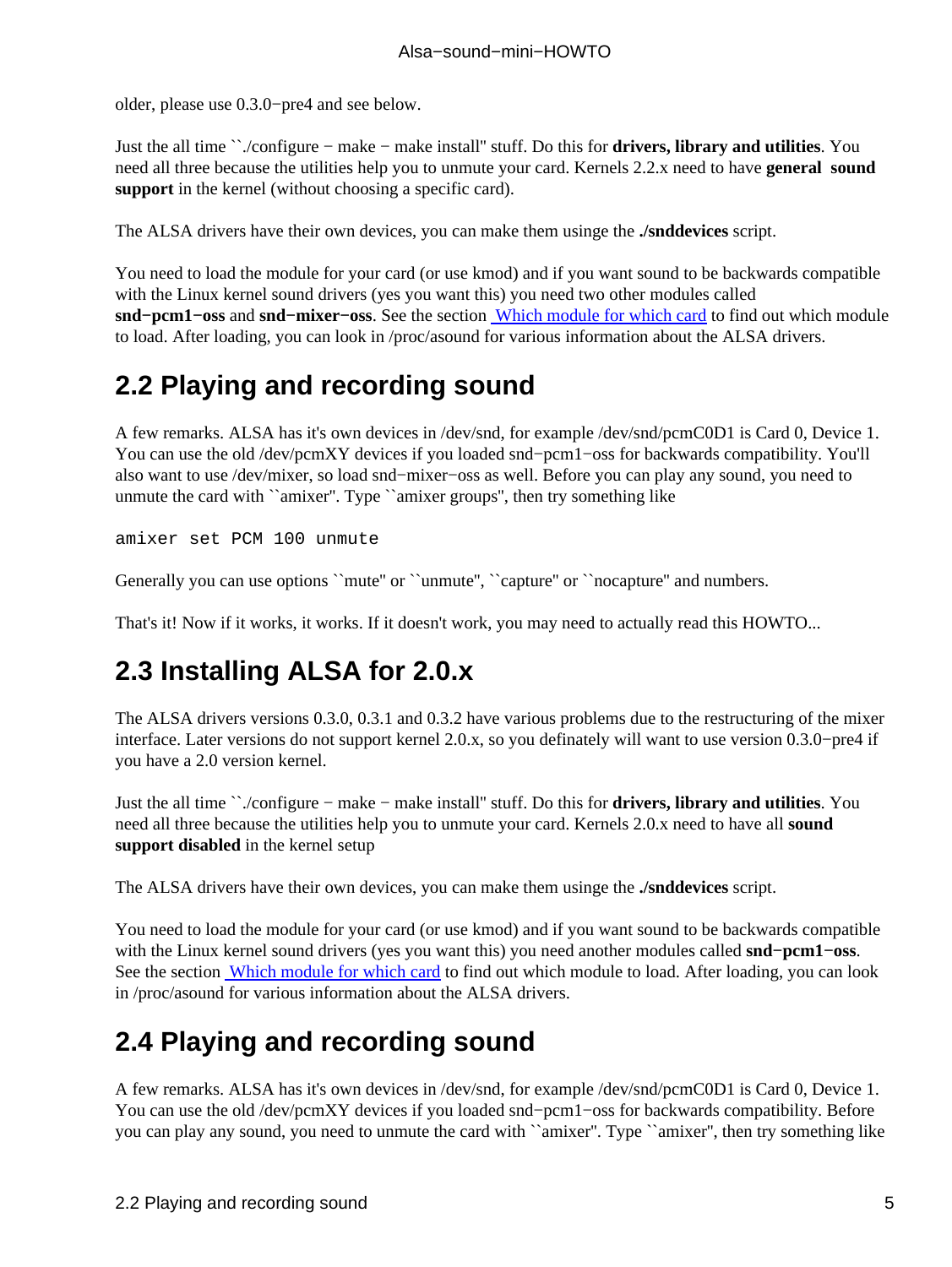<span id="page-9-0"></span>amixer pcm 100 unmute

Generally you can use options ``mute'' or ``unmute'', ``rec'' or ``norec'', numbers or left:right.

That's it! Now if it works, it works. If it doesn't work, you may need to actually read this HOWTO...

### **3[. Before you start](#page-4-0)**

## **3.1 Introduction**

This document tries to help you install and use the ALSA sound drivers in your Linux system. The reference system is a Slackware 4.0 distribution of Linux on an AMD/K6 computer (x86 compatible), but it should work with any other Linux distribution. I do not know if the ALSA drivers work on other platforms, according to the documentation, Alpha has been tested and proven to work. I have only x86 PC's here, so any additional information you may have would be appreciated.

It might be handy to read the Linux Sound HOWTO (see section Other HOWTO's), but that HOWTO focuses on the built−in kernel drivers.

### **3.2 General information about the ALSA drivers**

The ALSA sound driver was originally written as a replacement for the Linux kernel sound for Gravis UltraSound (GUS) cards. As this GUS replacement proved to be a success, the author started the ALSA project for a generic driver for several sound chips, with fully modularized design.

It is compatible with the OSS/Free and OSS/Linux sound drivers (the drivers in the kernel), but has its own interface that is even better than the OSS drivers. A list of features can be found at [http://www.alsa−project.org/intro.html](http://www.alsa-project.org/intro.html)

Please note that the ALSA drivers are still under development. Things may change over time, and some programs that rely on ALSA only work under specific versions of it. Apart from that: I think they're great. I use ALSA for 10 months now and will never go back to the dark ages of closed source sound drivers − hint ;)

The main page of the ALSA project is http://www.alsa-project.org/

### **3.3 Supported hardware**

The ALSA drivers support only a subset of all sound cards available. As the time of writing, the following cards are supported.

- Cards with a Trident 4D Wave DX/NX chipset, thanks to Trident Microsystems who offered ALSA ``first cut'' GPL'd drivers (MIXER and PCM devices only) and documentation for their 4D Wave PCI audio chipsets. See http://www.tridentmicro.com/HTML/products%20folder/audio.htm for more information. Cards using this chipset include: Best Union Miss Melody 4DWave PCI, HIS 4DWave PCI, Warpspeed ONSpeed 4DWave PCI, AzTech PCI 64−Q3D, Addonics SV 750, CHIC True Sound 4Dwave, Shark Predator4D−PCI and Jaton SonicWave 4D.
- Gravis Ultrasound (GUS): ``PnP'', Extreme, Classic/ACE, MAX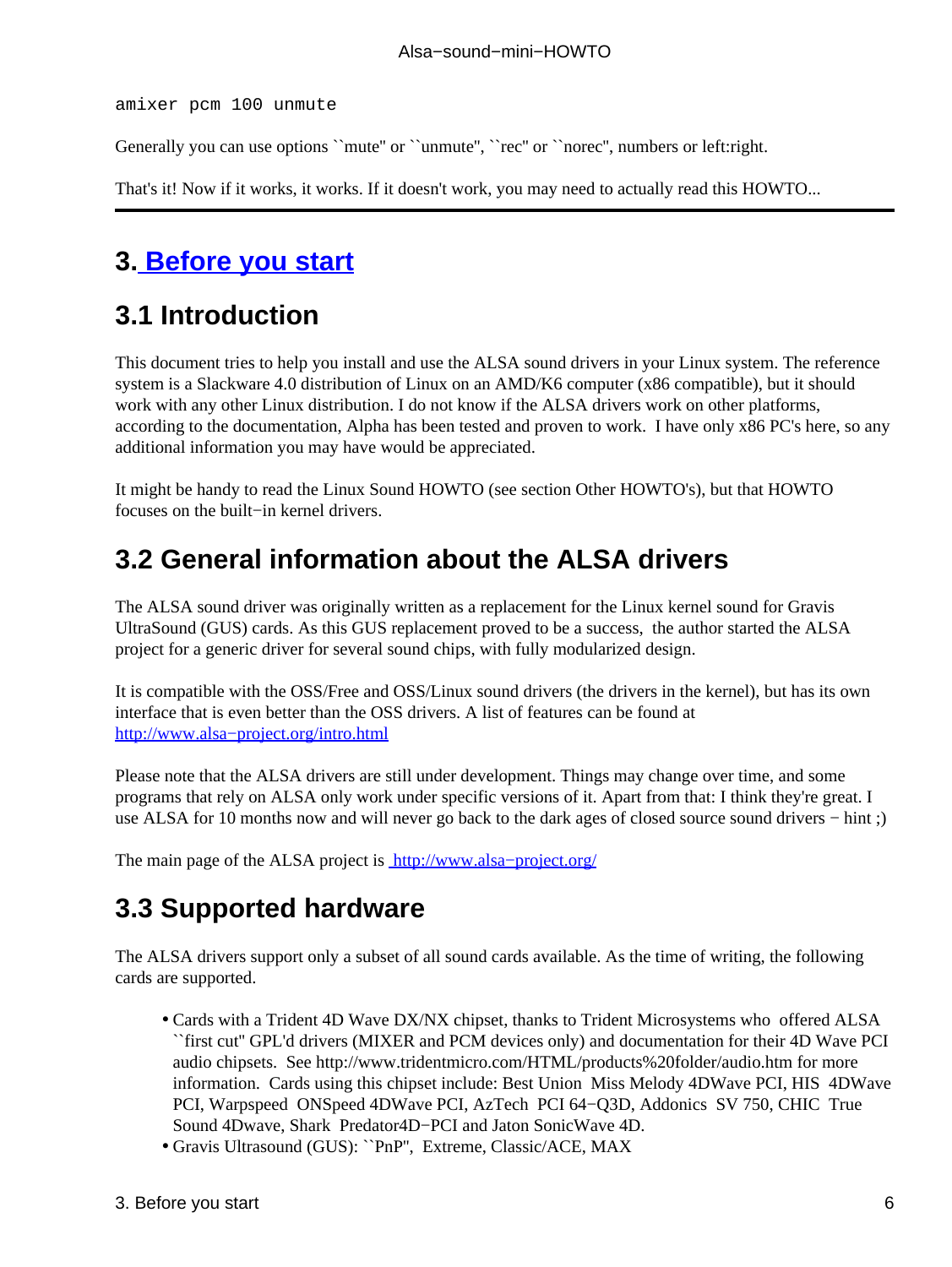- <span id="page-10-0"></span>Cards with a GUS chipset: Dynasonic 3−D, STB Sound Rage 32, UltraSound 32−Pro (STB), • ExpertColor MED3201 and others with AMD InterWave chip, notably some STB cards by Compaq
- Soundblaster: 1.0, 2.0, Pro, 16, AWE32/64, PCI64
- ESS AudioDrive ESx688
- ESS ES968 chip based cards (PnP only).
- ESS ES18xx (chipsets). Please note that I personally experienced a lot of trouble with the ESS1888. The developer of the driver for this card did his best, but to no avail.
- ESS Solo−1 ES1938 and ES1946. Only one of the two channels works, which means that recording is not possible. The author of the ES1938 code ``is aware of the problem and is currently investigating it''.
- Yamaha: OPL3−SA2, OPL3−SA3 (chipsets)
- OAK Mozart
- Schubert 32 PCI (PINE, S3 Sonic Vibes PCI chipset)
- Ensoniq AudioPCI ES1370/1371 PCI soundcards (Soundblaster PCI64)
- SonicVibes PCI soundcards (PINE Schubert 32 PCI)
- ForteMedia FM801 based cards (in 0.3.2)
- OPTi 82C9xx chipset based soundcards
- AD1847, AD1848 and CS4248 chipset based cards
- AZT2320 chip based soundcards (PnP only).
- Advance Logic ALS100/ALS120 based cards
- C−Media CMI8330 based cards

Then a whole lot of Crystal Semiconductors−based sound boards are supported. These chips can be found in a lot of hardware, in separate cards (some Philips PCA series) and on motherboards (e.g. IBM Aptiva, Dell computers). Boards based on the following chipsets are supported:

- 4231
- 4232
- 4232A
- 4235
- 4236B
- 4237B
- 4238B
- 4239
- 4280
- 4610
- $4612$
- 4614
- 4615
- 4680

The best thing is: ALSA now supports computers without a soundcard to produce video! This is done with a dummy driver, that tricks programs like Realplayer into thinking that there is a sound card available.

A more recent list may be found inside the driver package itself, that is in doc/SOUNDCARDS

## **3.4 Other HOWTO's**

This ALSA−sound−mini−HOWTO is just mini − although it seems to grow fast. Other HOWTO's may help you out in case this one is too terse. I will name a few things you may come across while trying to install the ALSA drivers. HOWTO's can generally, be found at mirrors of Metalab (the former Sunsite). So take a look at <http://metalab.unc.edu/LDP/mirrors.html> and pick out your closest mirror site. You can find HOWTO's in the directory LDP/HOWTO/. Please note: the links in this document will all be relative to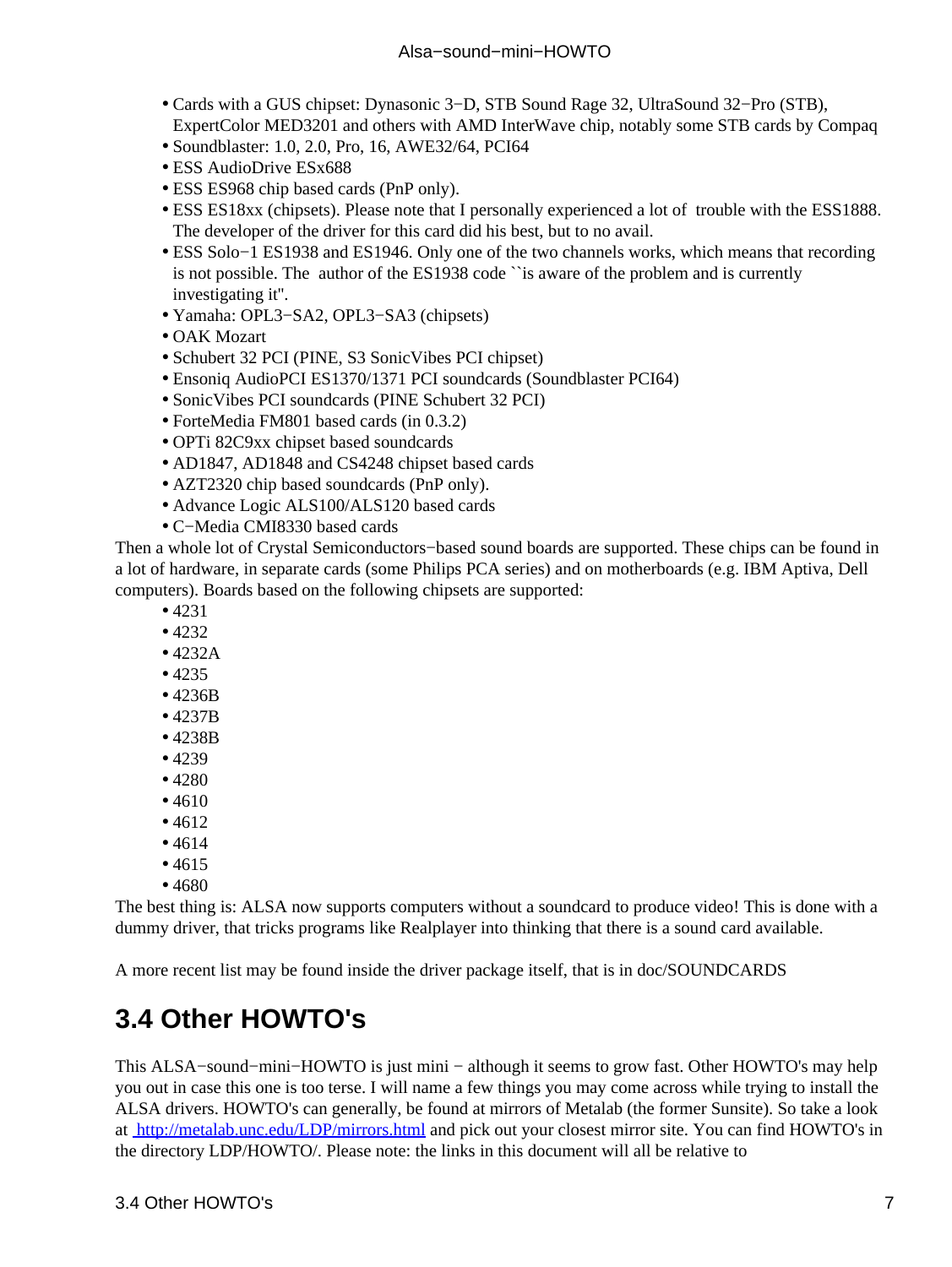<span id="page-11-0"></span>/LDP/HOWTO/mini. If you look at this document from a reasonably good mirror site, you will find the HOWTO's.

Then a note for the 2.2.x kernel series. For the 2.2.x kernel series, sound support is like any other support: it works, but it is different from what you used to do. This HOWTO (like any other HOWTO) will from version 2.0pre1 concentrate on the 2.2 series kernel, although I'll try to point out the differences.

#### **Sound cards**

Perhaps you bought a sound card already, or maybe it has been installed in your computer for ages. And now you are going to use it! Have a look at the [Sound−HOWTO](Sound-HOWTO.html) to see if this is all worth the trouble. (You might want to buy this new Mega−Rumble−Blaster first, then try the ALSA drivers.)

### **Plug and Play cards**

Most modern sound cards for the Intel platform are ISA PnP cards, which is an abbreviation for ''Plug and Play''. This means, that the card has to be configured by the operation system. This has to be done through an initialization routine at boot time. You probably need to configure your card with the PnP−utils−package. Every recent Linux distribution includes these tools. For usage have a look at the [Plug−and−Play−HOWTO](Plug-and-Play-HOWTO.html)

The ALSA−drivers seem to have built in their own ISA−PnP−support for a couple of sound cards. Unfortunately, as I cannot find documentation about this, I cannot tell you how it works. If anyone out there wants to try ALSA sound support while deliberately not using the ISA−PnP–tools, please drop me a line.

#### **Loadable modules**

The ALSA sound drivers are built as modules. You can find more information about modules in the Kernel–HOWTO. There is also a module–HOWTO, but that is unmaintained at the moment; take a look at the umaintained section of the Howto−HOWTO. There is a [Modules−mini−HOWTO](Modules.html) though that may be useful.

#### **Kerneld**

Another HOWTO that will be useful for some, is the [Kerneld−mini−HOWTO.](Kerneld.html) Kerneld is a daemon that installs and removes kernel modules as needed. (I have zero experience with it, so additional information on the topic is welcome. The ALSA driver documentation contains some information about configuration of the kerneld, this has been included in this mini−HOWTO.)

As the kernel module loader is included in kernel 2.2.x, things have changed. But as I am one of those guys that rather modprobes something than have some daemon handle it, I have no info on this.

## **4[. How to install ALSA sound drivers](#page-4-0)**

## **4.1 What you need**

• a functional Linux system (e.g. the Slackware distribution), with the "Development" packages installed (i.e. gcc, make etc.)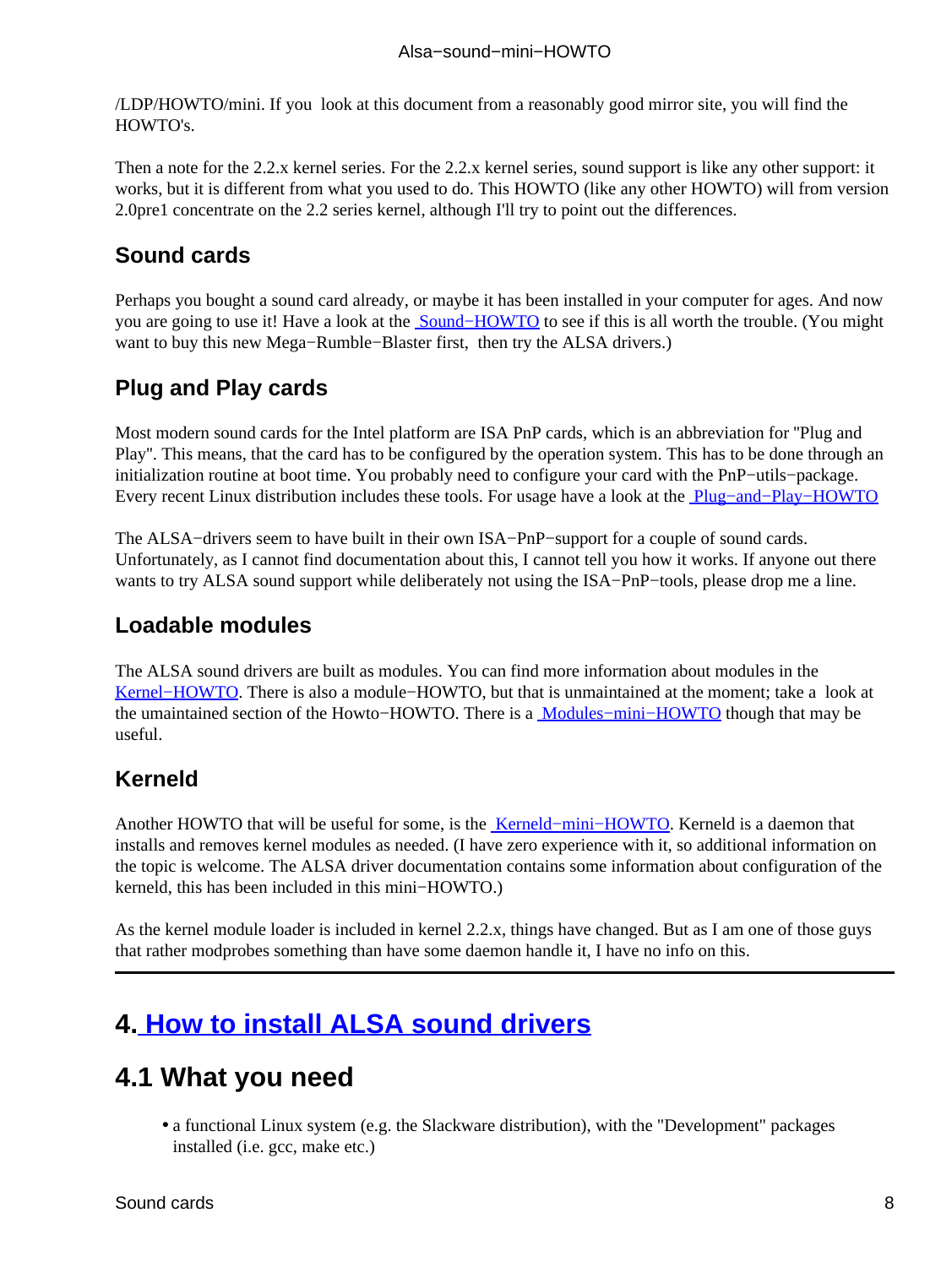- some knowledge about Linux (meaning you know how to use "ls", "cd", "tar" etc.)
- a root−account

<span id="page-12-0"></span>The great thing is: you don't need a supported sound card anymore, as ALSA now has a dummy driver that does nothing! (No, it really does nothing, but some programs will work now that they believe there is a sound card available).

If you have a PnP card, you will also need:

• the isapnptools software package.

The INSTALL text in the driver directory suggests that for some cards, PnP support is native. I also received a suggestion from Jaroslav about this. When I get further information about this topic I will add it to this mini−HOWTO.

Please note that you should not have any sound drivers active when you want to use the ALSA drivers. If you have a kernel with sound drivers compiled in, you'll need a kernel recompilation. If you have the old "sound.o" module active, you need to deactivate it. If you use kerneld, this probably means deleting sound.o from the /lib/modules/<kernel\_version>/misc directory. Newer RedHat systems have a different sound approach, with several sound modules active. You need to deactivate them all.

The 2.2 series kernel has a new approach to sound. You should include sound support here ! Yep, that's right: you add sound support to the kernel, but do not include any sound card. Then compile and install the kernel and after that, compile the ALSA−drivers.

## **4.2 Getting the drivers**

The ALSA drivers are available from ftp://ftp.alsa–project.org/pub/ and there are mirrors at

- US: <ftp://ftp.silug.org/pub/alsa>
- US: <ftp://ftp.eecs.umich.edu/pub/linux/alsa>
- Netherlands: <ftp://linux.a2000.nl/alsa>
- Poland:<ftp://ftp.task.gda.pl/pub/linux/misc/alsa>
- Germany: [ftp://ftp.tu−clausthal.de/pub/linux/alsa](ftp://ftp.tu-clausthal.de/pub/linux/alsa)
- Slovakia:<ftp://ftp.phacka.sk/pub/alsa>
- Australia:<ftp://ftp.suburbia.com.au/pub/alsa>

For a fully functional ALSA−installation, you will need the driver, the libs and the utilities; e.g if you chose the A2000 mirror you would get ftp://linux.a2000.nl/alsa/driver/alsa−driver−0.4.1e.tar.gz, ftp://linux.a2000.nl/alsa/lib/alsa−lib−0.4.1d.tar.gz and ftp://linux.a2000.nl/alsa/utils/alsa−utils−0.4.1.tar.gz

# **4.3 ALSA versions**

The ALSA drivers have come a long way. Development started during the 2.0 version kernel, then the 2.2 series showed up (with their own sound kernel).

As the 0.4 versions work perfectly for me, I think it is safe to use 0.4.1e (or newer, if you want). If you have a 2.0.x kernel, you will definately not want to use 0.3.0 or later. Instead, use alsa−driver−0.3.0−pre4, alsa−lib−0.3.0−pre4 and alsa−utils−0.3.0−pre3.

The older versions, 0.2.0−pre10p3 and older do work under 2.0.x, but I cannot get them to work under 2.2.x (probably due to the lack of interfacing with the soundcore module of the kernel).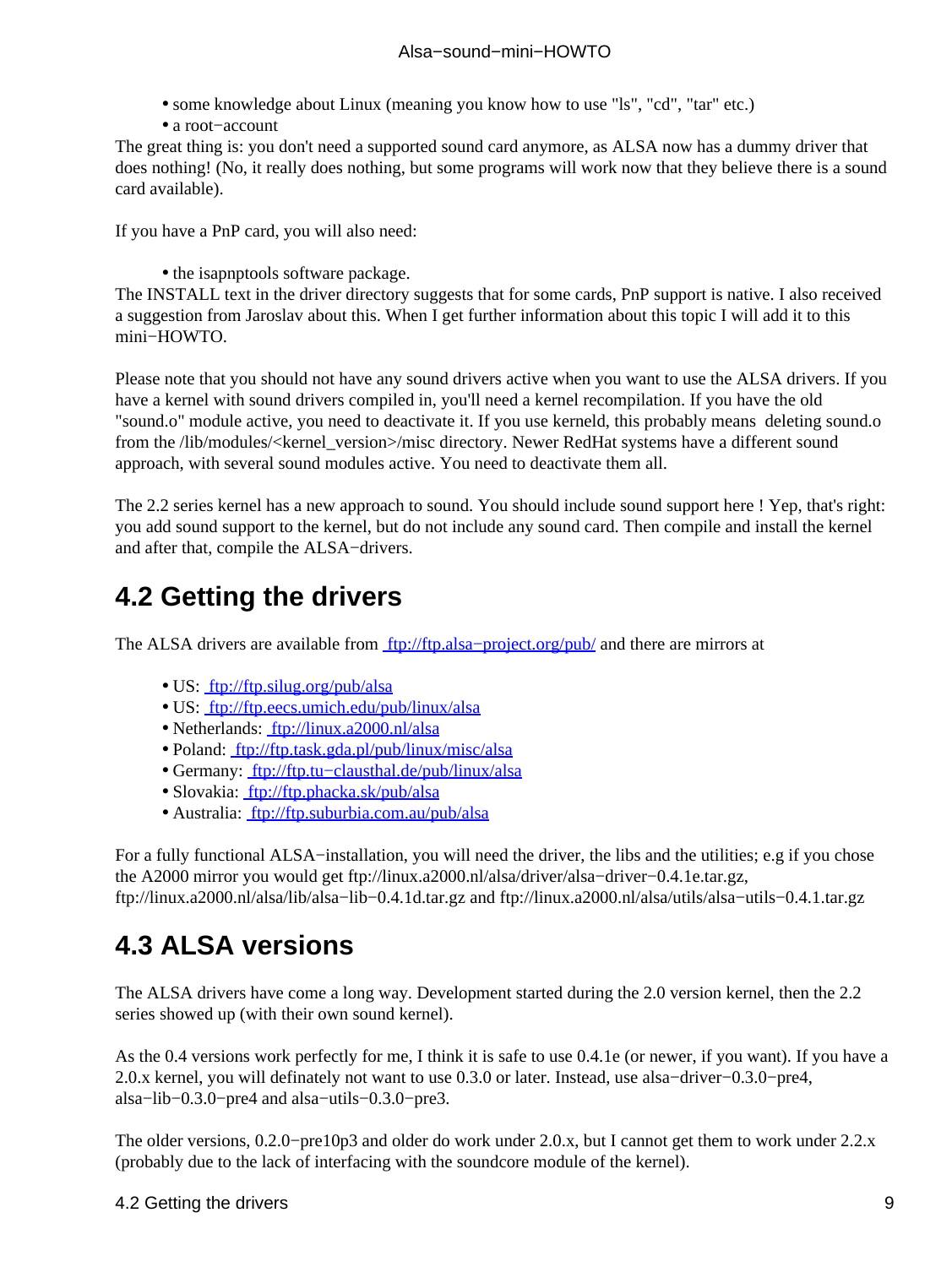### <span id="page-13-0"></span>**4.4 Extracting**

You extract the drivers by some reasonable command, like the all−time tar −zxf <file>. Most likely you would do that in the /usr/src directory, so you need root priviliges for this. Type ``su'' and then the root password to become root. But please note: it is unwise to use your system as the ``root'' user if it is not necessary. So:

```
cd /usr/src
tar −zxf ~/alsa−driver−0.4.1e.tar.gz
tar −zxf ~/alsa−lib−0.4.1d.tar.gz
tar −zxf ~/alsa−utils−0.4.1.tar.gz
```
Also working and more fun: find  $\sim$  −name alsa\* −exec tar −zxf { } \; (Don't try this at home kids, it's just an example). Note that when downloading the drivers with Netscape, you may accidentally get unpacked drivers with a ".tgz" extension. If tar complains about the file format, you may get better results by leaving off the "z" in the tar options.

## **4.5 Compiling**

You need the drivers before you can compile and use the libs. You need the libs before you can compile or use the utils. So let's begin:

```
cd alsa−driver−0.4.1e
```
(and for those not so experienced: try typing a <tab> (the "tab"−key) after "alsa−d". That's called *command line completion*.)

```
./configure
```
If you want to use the built−in PnP interfacing, you should use

```
./configure −−with−isapnp=yes
make
```
Now you need to be 'root' to install the stuff (you probably were "root" already)

make install

If this tells you that something like ``version.h'' cannot be found, then you probably do not have a proper kernel source tree. You need a couple of files of your kernel source to be able to compile the ALSA−drivers. Unpack your favorite linux−2.x.y.tar.gz in /usr/src, and issue a make menuconfig. (Actually, make symlinks may be enough). Now compile the libraries:

```
cd ../alsa−lib−0.4.1d
./configure
make
```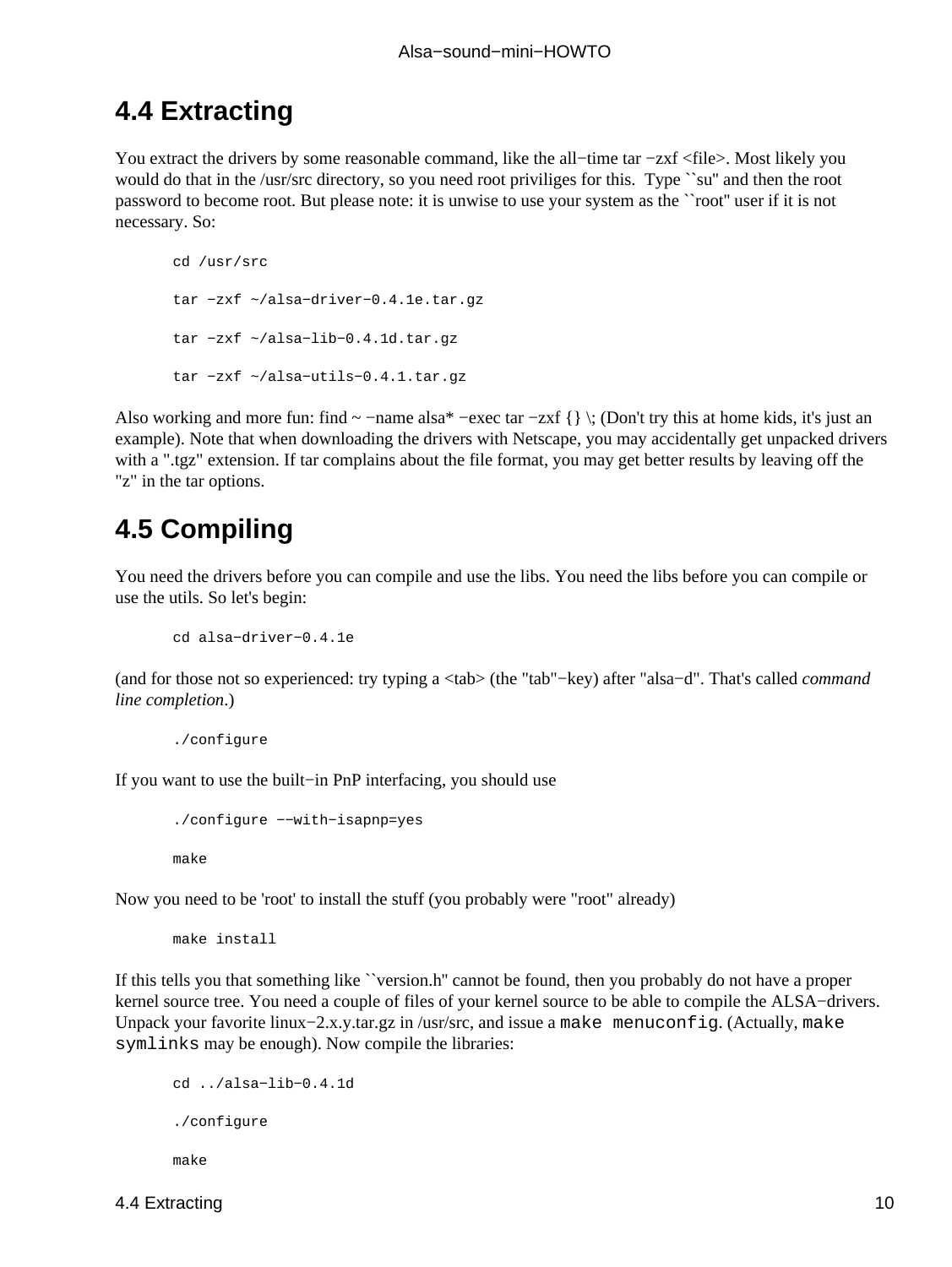make install

<span id="page-14-0"></span>OK, you're getting it, the utilities:

```
cd ../alsa−utils−0.4.1
./configure
make
make install
```
Note: you can leave out the "make install" for the utilities at first. You could even leave out the whole library−making and utility−making, just to check if the driver works.

## **4.6 Preparing the devices**

There is a script in the driver−directory that will install the ALSA−sound−devices in your /dev directory. Type

./snddevices

from the driver−directory. There should be a /dev/snd subdirectory now (test if it is there. If you are not familiar with even the "ls" command, please consider reading other HOWTO's first. You should have some basic Linux knowledge to install these drivers).

Now you're ready to insert the driver, so please turn over to the next paragraph.

## **5[. Loading the driver](#page-4-0)**

There are two ways to use the ALSA−sound−modules. I personally prefer using the manual method, meaning that I insert the driver at startup. The ALSA−drivers were designed as loadable/unloadable modules − for instance they do not reset the mixer after loading − so you can easily use the kerneld approach.

Please do read the section [Backwards Compatibility.](#page-21-0) You need it to have sound support ``the old way".

## **5.1 Inserting with modprobe**

Note: If you have a PnP audio−card, you first need to set it to the right (or at least some known) IO/IRQ/DMA. See the Plug−and−Play−HOWTO. Did you configure your Plug−and−Play−soundcard? Ok, then read on please. The main part is: do a "modprobe snd−card−<soundcard>". This should do the trick. Please note that not all distributions do include /sbin in your path. If you get a "bash: modprobe: command not found", this will most likely mean that modprobe is not in your path. Try ``/sbin/modprobe snd−card−sb16'', or try to find the modprobe utility elsewhere.

The most important difficulty is with the Crystal chipsets, for these the ALSA−drivers are not auto probing. More recent information may be acquired from the INSTALL file in the driver−directory. Two examples, then a list: Gravis UltraSound (GUS) and compatibles: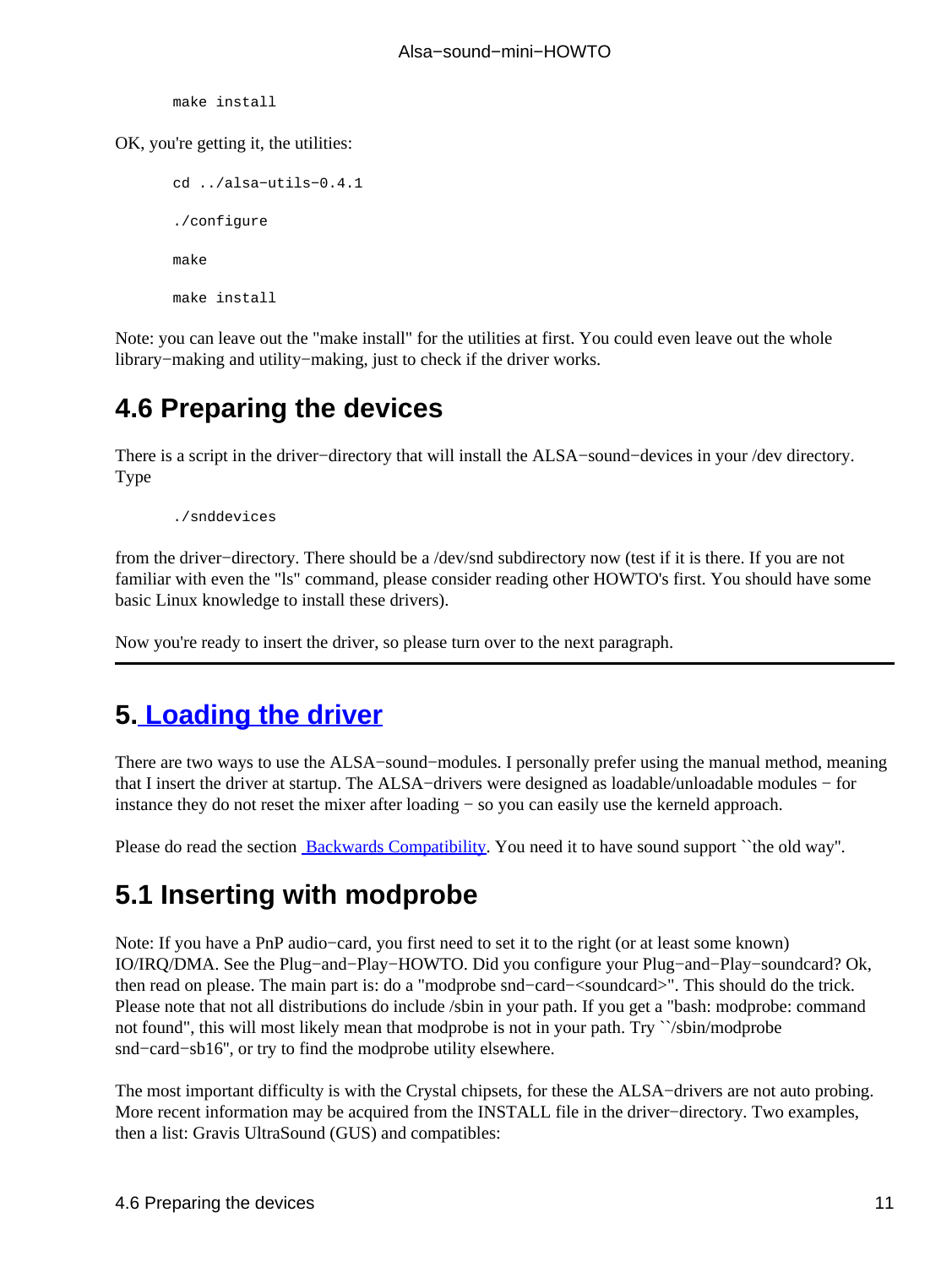/sbin/modprobe snd−card−gusclassic

<span id="page-15-0"></span>For all 16−bit Soundblaster−cards (SoundBlaster 16 (PnP), SoundBlaster AWE 32 (PnP), SoundBlaster AWE 64 (PnP):

/sbin/modprobe snd−card−sb16

However, if you have a 0.3.0−pre4 package, the GUS Classic driver is called ``snd−gusclassic'' and the SoundBlaster 16 module is called ``snd−sb16'' (so, without the ``card'' part).

### **5.2 Which module for which card?**

Please note that ALSA versions before 0.4.x sometimes had different names. You need to leave out the ``card'' part for those drivers. This is indicated by an asterisk (\*).

#### **Gravis UltraSound Extreme [\(\\*\)](#page-17-0)**

modprobe snd−card−gusextreme

#### **Gravis UltraSound MAX [\(\\*\)](#page-17-0)**

modprobe snd−card−gusmax

### **ESS AudioDrive [\(\\*\)](#page-17-0)**

ESS AudioDrive ES−1688 and ES−688 soundcards

```
modprobe snd−card−audiodrive1688
```
#### **ESS AudioDrive 18xx [\(\\*\)](#page-17-0)**

ESS AudioDrive ES−18xx based soundcards

modprobe snd−card−audiodrive18xx

#### **Gravis UltraSound PnP [\(\\*\)](#page-17-0)**

Gravis UltraSound PnP, Dynasonic 3−D/Pro, STB Sound Rage 32, ExpertColor MED3201 and other soundcards based on AMD InterWave chip.

modprobe snd−card−interwave

#### **UltraSound 32−Pro [\(\\*\)](#page-17-0)**

UltraSound 32−Pro (soundcard from STB used by Compaq) and other soundcards based on AMD InterWave (tm) chip with TEA6330T circuit for extended control of bass, treble and master volume

modprobe snd−card−interwave−stb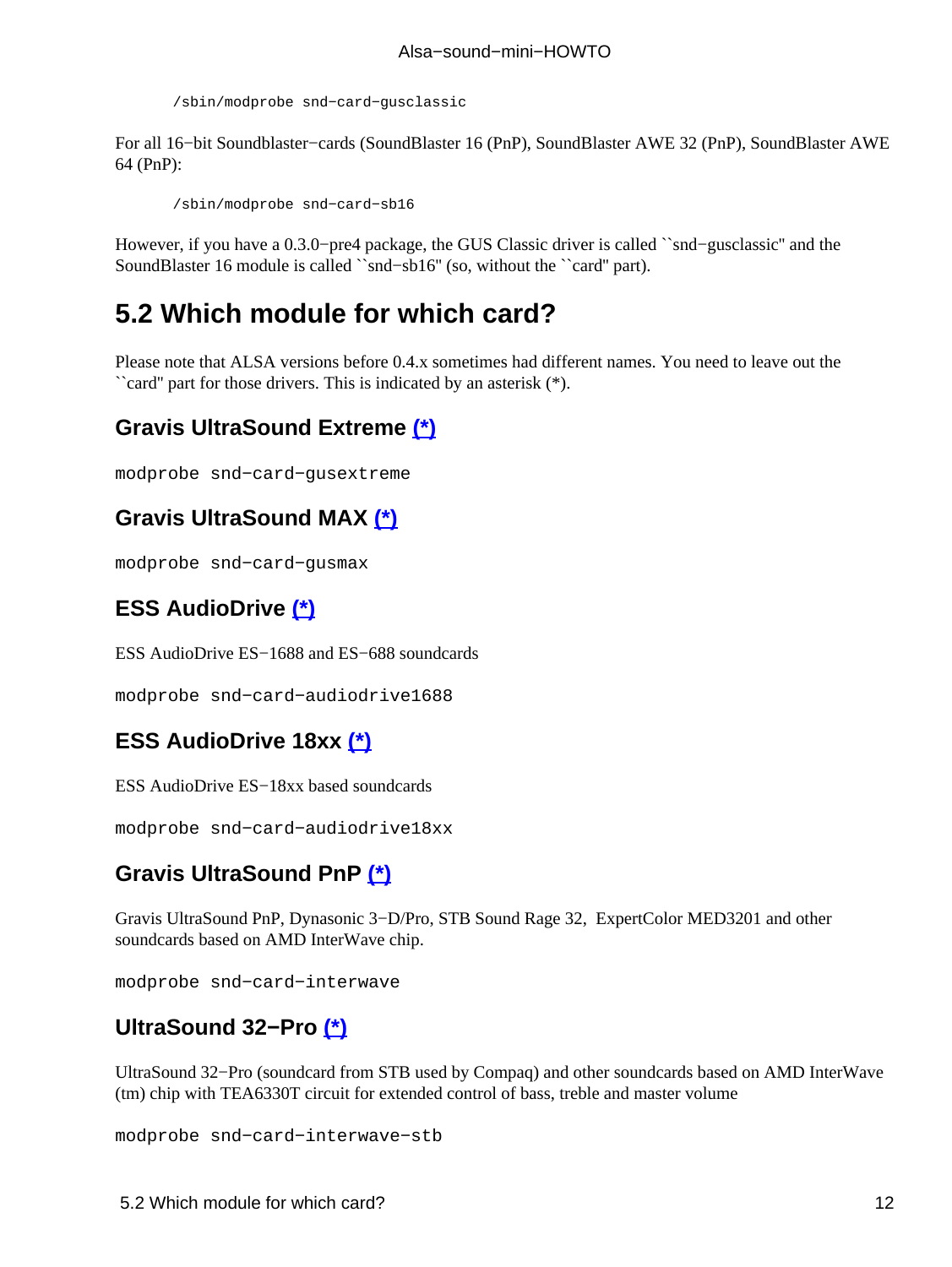### <span id="page-16-0"></span>**Soundblaster [\(\\*\)](#page-17-0)**

8−bit Soundblaster cards (SoundBlaster 1.0, SoundBlaster 2.0, SoundBlaster Pro)

modprobe snd−card−sb8

#### **Soundblaster 16 [\(\\*\)](#page-17-0)**

16−bit SoundBlaster cards (SoundBlaster 16 (PnP), SoundBlaster AWE 32 (PnP), SoundBlaster AWE 64 (PnP). Please note: this module does not support the SoundBlaster VibraX16 soundcard.

modprobe snd−card−sb16

### **OAK Mozart [\(\\*\)](#page-17-0)**

modprobe snd−mozart

### **OPTi 82C9xx [\(\\*\)](#page-17-0)**

Various sound cards that use the OPTi 82C9xx chipset, like Audio 16 Pro EPC−SOUN9301 (82C930 based), ExpertColor MED−3931 v2.0 (82C931 based), ExpertMedia Sound 16 MED−1600 (82C928 based − AD1848), Mozart S601206−G (OPTI601 based − CS4231) and Sound Player S−928

modprobe snd−card−opti9xx

#### **AD1847/48 and CS4248**

modprobe snd−card−ad1848

#### **Yamaha OPL3−SA2/SA3 soundcards [\(\\*\)](#page-17-0)**

Just "modprobe snd−opl3sa" will not work, this driver does not do autoprobing. See below.

### **S3 SonicVibes [\(\\*\)](#page-17-0)**

S3 SonicVibes PCI soundcards. (PINE Schubert 32 PCI)

modprobe snd−card−sonicvibes

#### **Ensoniq/Soundblaster PCI64 [\(\\*\)](#page-17-0)**

Ensoniq AudioPCI ES1370/1371 PCI soundcards. (SoundBlaster PCI 64)

modprobe snd−card−audiopci

#### **CS4231**

Just ``modprobe snd−card−cs4231'' will not work, no auto−probing. See below.

Soundblaster (\*) 13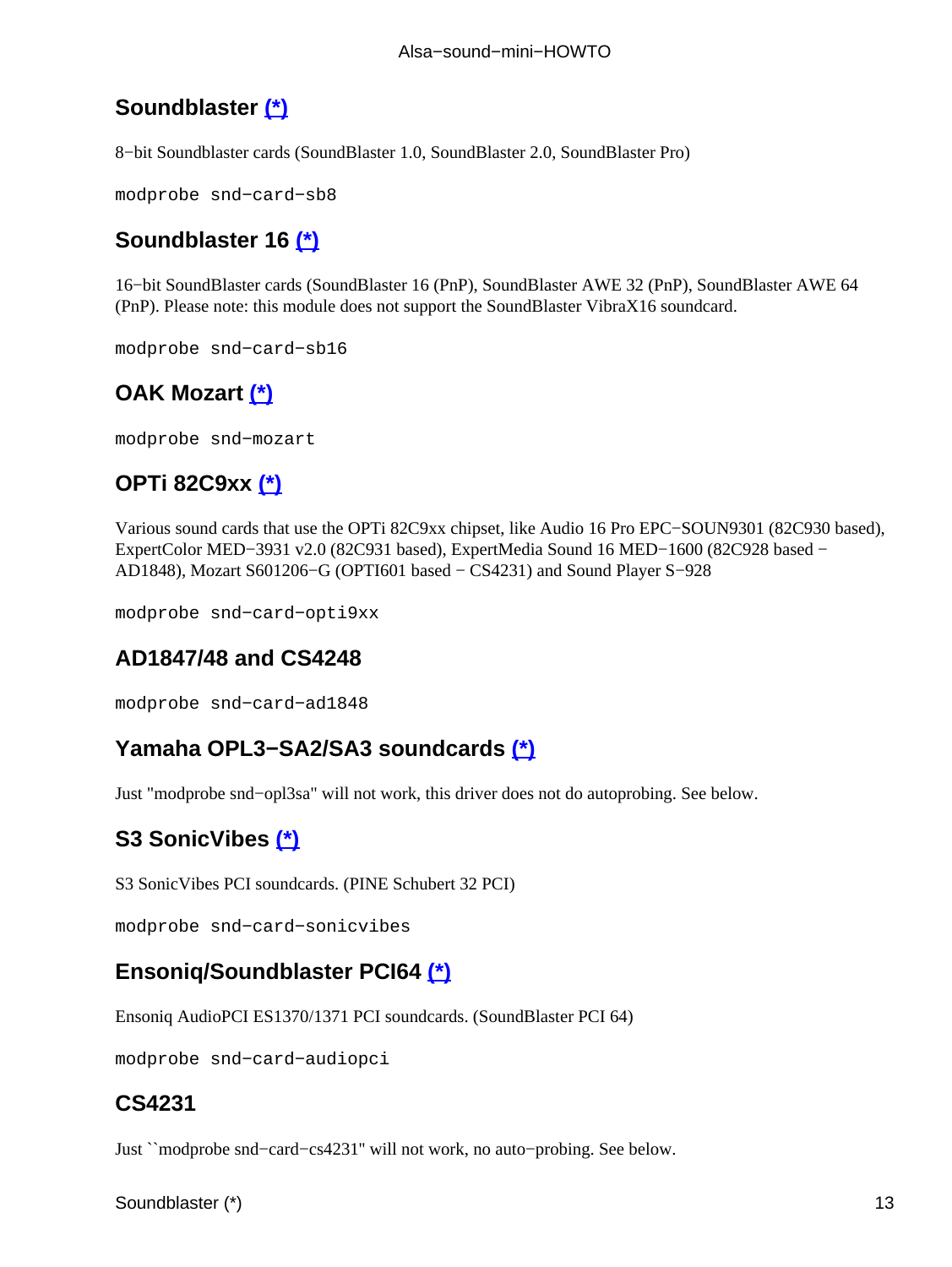#### <span id="page-17-0"></span>**CS4232/4232A**

All soundcards based on CS4232/CS4232A chips. Just "modprobe snd−card−cs4232" will not work, no auto−probing. See below.

### **4235 and higher**

All soundcards based on CS4235/CS4236/CS4236B/CS4237B/CS4238B/CS4239 chips. Just "modprobe snd−card−cs4236" will not work, no auto−probing. See below.

#### **4610/4612/4615 and 4680**

modprobe snd−card−cs461x

### **ESS Solo 1 (\*)**

ESS Solo−1, 128iPCI card (es1938, ESS−SOLO−1). Jonas Lofwander sent me a link to a document that will help you installing this card – which is, basically, nothing more than modprobe snd−card−esssolo1 ... but <http://dice.shopcenter.nu/alsa/>can be of help. If you have an IBM Thinkpad 1412 you can also refer to<http://www.geocities.com/SiliconValley/Peaks/3649/1412.html>, thanks to Kumar Sankaran.

### **Trident 4DWave DX/NX (\*\*)**

Best Union Miss Melody 4DWave PCI, HIS 4DWave PCI, Warpspeed ONSpeed 4DWave PCI, AzTech PCI 64−Q3D, Addonics SV 750, CHIC True Sound 4Dwave, Shark Predator4D−PCI, Jaton SonicWave 4D.

```
modprobe snd−card−trident
```
#### **ForteMedia FM801**

These are PCI cards based on the FM801 chip.

modprobe snd−card−fm801

**(\*)** For ALSA version 0.3.0−pre4, you need to leave out the ``card−'' part in most (not all!) of the drivernames. So ``snd−card−sb16'' becomes ``snd−sb16'', however, ``snd−card−cs4232'' remains ``snd−card−cs4232'' (modprobe snd−cs4232 will do something, but it will not produce any sound!)

**(\*\*)** In older ALSA versions this driver was called ``snd−card−trid4wave'' and ``snd−trid4wave''.

### **5.3 modprobe for drivers without auto−probing**

If you have a non−autoprobing driver, you need to supply additional info at startup to have the driver work. More information can be found in the file INSTALL in the driver directory.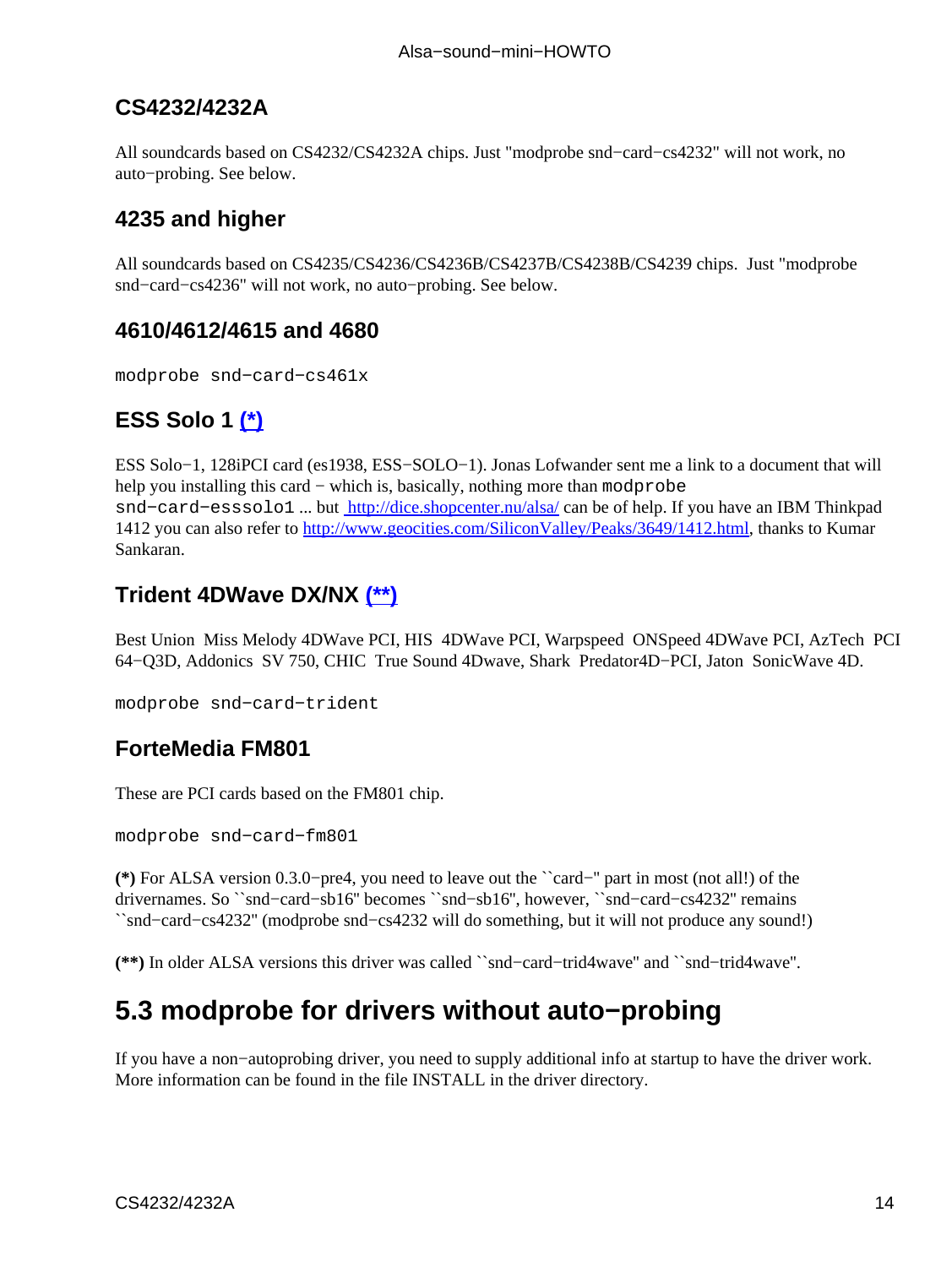#### <span id="page-18-0"></span>**OPL3−SA2 and OPL3−SA3**

According to the INSTALL file you need to supply all the information for this driver. If you initialized the card with the isapnp−tools, you can probably get info from the /etc/isapnp.conf file for the following values:

snd\_port − control port # for OPL3−SA chip snd\_wss\_port − WSS port # for OPL3-SA chip (0x530,0xe80,0xf40,0x604) snd midi\_port - port # for MPU-401 UART  $(0x300,0x330)$ , -1 = disable snd\_fm\_port − FM port # for OPL3−SA chip (0x388), −1 = disable snd\_irq − IRQ # for OPL3−SA chip (5,7,9,10) snd\_dma1 − first DMA # for Yamaha OPL3−SA chip (0,1,3) snd\_dma1\_size − max first DMA size in kB (4−64kB) snd\_dma2 − second DMA # for Yamaha OPL3−SA chip (0,1,3), −1 = disable snd\_dma2\_size − max second DMA size in kB (4−64kB)

You would do a "modprobe snd−card−opl3sa snd\_port=0xNNN snd\_wss\_port=0x530 snd\_midi\_port=−1 snd\_fm\_port=0x388 snd\_irq=5 snd\_dma1=0 snd\_dma1\_size=NN snd\_dma2=1 snd\_dma2\_size=NN" to load this driver (without midi−support. I am still convinced that midi−support is the thing you need when you have synthesizers and stuff and want to connect them to your Linux box. Never needed Midi−support even to play midi−files.)

Note that the "NN" values need to be supplied, only I do not know what would be reasonable values. I do not know if the dma size option is really required.

If you happen to have an IBM Thinkpad with this chipset, then <http://www.cirs.org/patrick/index.html> might be of help.

If you use the driver from 0.3.0−pre4, then leave out the ``card−'' part in the name.

#### **CS4231 chips**

According to the INSTALL file you need to supply the main port for this card. Note that with the driver for 3235/6/7/8/9 cards, the one below, I ended up supplying all information (except DMA−size), otherwise the driver did not work. So you may as well use the whole command line to insert the driver. If you initialized the card with the isapnp−tools, you can probably get info from the /etc/isapnp.conf file for the following values:

```
snd_port − port # for CS4232 chip (PnP setup − 0x534)
snd_mpu_port − port # for MPU−401 UART (PnP setup − 0x300), −1 = disable
snd_irq − IRQ # for CS4232 chip (5,7,9,11,12,15)
snd_mpu_irq − IRQ # for MPU−401 UART (9,11,12,15)
snd_dma1 − first DMA # for CS4232 chip (0,1,3)
snd dma1 size − max first DMA size in kB (4-64kB)
snd_dma2 − second DMA # for Yamaha CS4232 chip (0,1,3), −1 = disable
snd_dma2_size − max second DMA size in kB (4−64kB)
```
You would do a "modprobe snd−card−cs4231 snd\_port=0x534 snd\_mpu\_port=−1 snd\_irq=5 snd\_dma1=0 snd\_dma1\_size=NN snd\_dma2=1 snd\_dma2\_size=NN" to load the driver for a "standard configured" soundcard. (Without midi−support, see the note at Yamaha OPL−3). If you used different values in /etc/isapnp.conf, then you would use the values here also (Note: it can be wise to use your brains anyway ;)

Note that the "NN" values need to be supplied, only I do not know what would be reasonable values. I do not know if the dma size option is really required.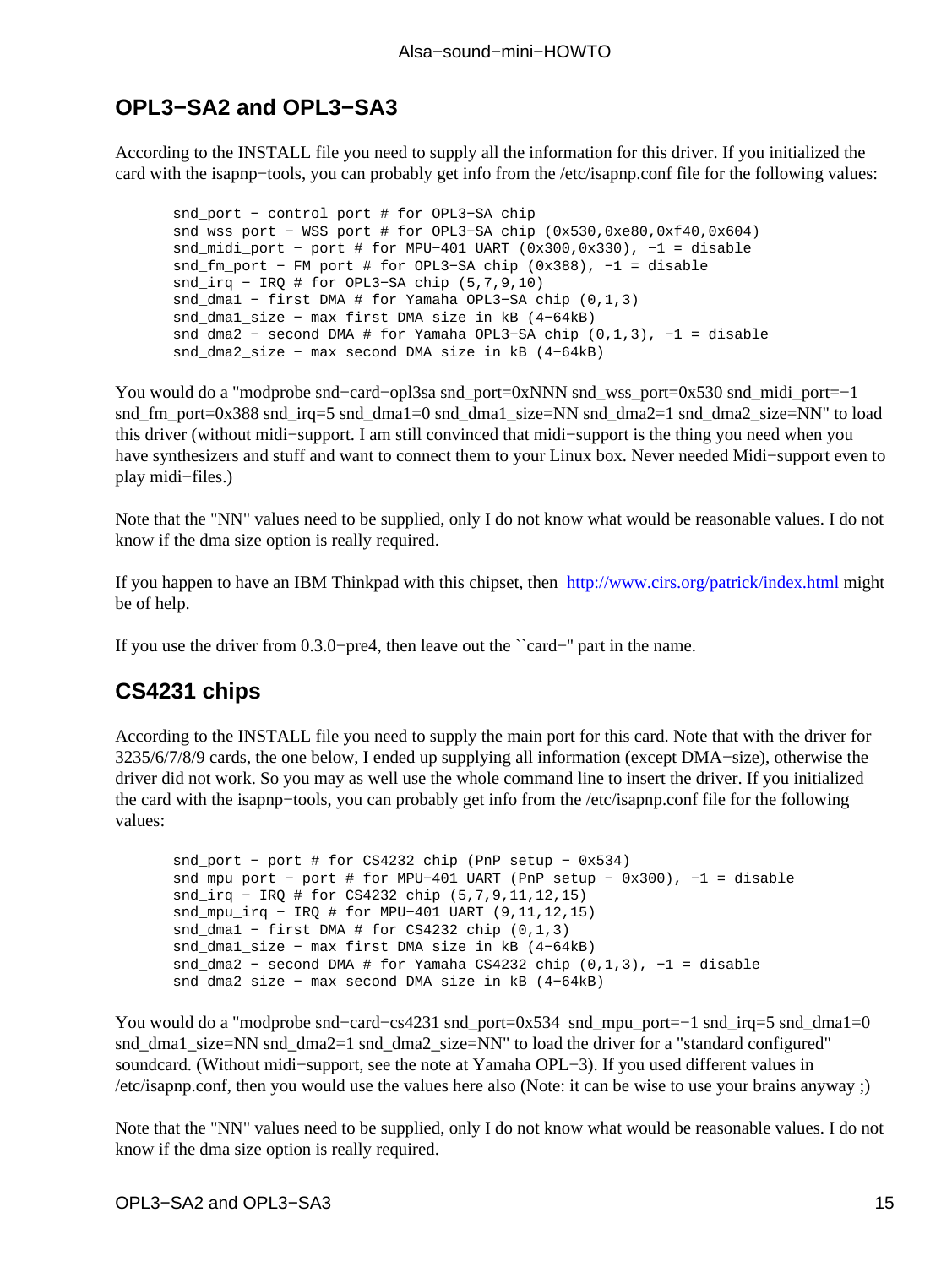#### <span id="page-19-0"></span>**CS4232/CS4232A chips**

According to the INSTALL file you need to supply the main port for this card. Note that with the driver for 3235/6/7/8/9 cards, the one below, I ended up supplying all information (except DMA−size), otherwise the driver did not work. So you may as well use the whole command line to insert the driver. If you initialized the card with the isapnp−tools, you can probably get info from the /etc/isapnp.conf file for the following values:

```
snd_port − port # for CS4232 chip (PnP setup − 0x534)
snd cport − control port # for CS4232 chip (PnP setup – 0x120)
snd_mpu_port − port # for MPU−401 UART (PnP setup − 0x300), −1 = disable
snd_fm_port − FM port # for CS4232 chip (PnP setup − 0x388), −1 = disable
snd_jport − joystick port for CS4232 chip (PnP setup − 0x200), −1 =
disable
snd irq − IRQ # for CS4232 chip (5,7,9,11,12,15)
snd_mpu_irq − IRQ # for MPU−401 UART (9,11,12,15)
snd_dma1 − first DMA # for CS4232 chip (0,1,3)
snd_dma1_size − max first DMA size in kB (4−64kB)
snd_dma2 − second DMA # for Yamaha CS4232 chip (0,1,3), −1 = disable
snd_dma2_size − max second DMA size in kB (4−64kB)
```
You would do a "modprobe snd−card−cs4232 snd\_port=0x534 snd\_cport=0x120 snd\_mpu\_port=−1 snd\_fm\_port=0x388 snd\_jport=−1 snd\_irq=5 snd\_dma1=0 snd\_dma1\_size=NN snd\_dma2=1 snd\_dma2\_size=NN" to load the driver for a "standard configured" soundcard. (Without midi−support, see the note at Yamaha OPL−3, and no joystick support). If you used different values in /etc/isapnp.conf, then you would use the values here also (Note: it can be wise to use your brains anyway ;)

Note that the "NN" values need to be supplied, only I do not know what would be reasonable values. I do not know if the dma size option is really required.

#### **CS4235/CS4236/CS4236B/CS4237B/CS4238B/CS4239 chips**

According to the INSTALL file you need to supply the main port and control ports for this card. Note that with a CS4237B card, I ended up supplying all information (except DMA−size), otherwise the driver did not work. So you may as well use the whole command line to insert the driver, and not only supply snd\_port and snd\_cport. If you initialized the card with the isapnp−tools, you can probably get info from the /etc/isapnp.conf file for the following values:

```
snd_port − port # for CS4232 chip (PnP setup − 0x534)
snd_cport − control port # for CS4232 chip (PnP setup − 0x120)
snd_mpu_port − port # for MPU−401 UART (PnP setup − 0x300), −1 = disable
snd_fm_port − FM port # for CS4232 chip (PnP setup − 0x388), −1 = disable
snd_jport − joystick port for CS4232 chip (PnP setup − 0x200), −1 = disable
snd_irq − IRQ # for CS4232 chip (5,7,9,11,12,15)
snd_mpu_irq − IRQ # for MPU−401 UART (9,11,12,15)
snd_dma1 − first DMA # for CS4232 chip (0,1,3)
snd_dma1_size − max first DMA size in kB (4−64kB)
snd dma2 - second DMA # for Yamaha CS4232 chip (0,1,3), -1 = disable
snd dma2 size − max second DMA size in kB (4-64kB)
```
You would do a "modprobe snd–card–cs4236 snd\_port=0x534 snd\_cport=0x120 snd\_mpu\_port=−1 snd\_fm\_port=0x388 snd\_jport=−1 snd\_irq=5 snd\_dma1=0 snd\_dma1\_size=NN snd\_dma2=1 snd\_dma2\_size=NN" to load the driver. (Without midi−support, see the note at Yamaha OPL−3, and no joystick support). Notes: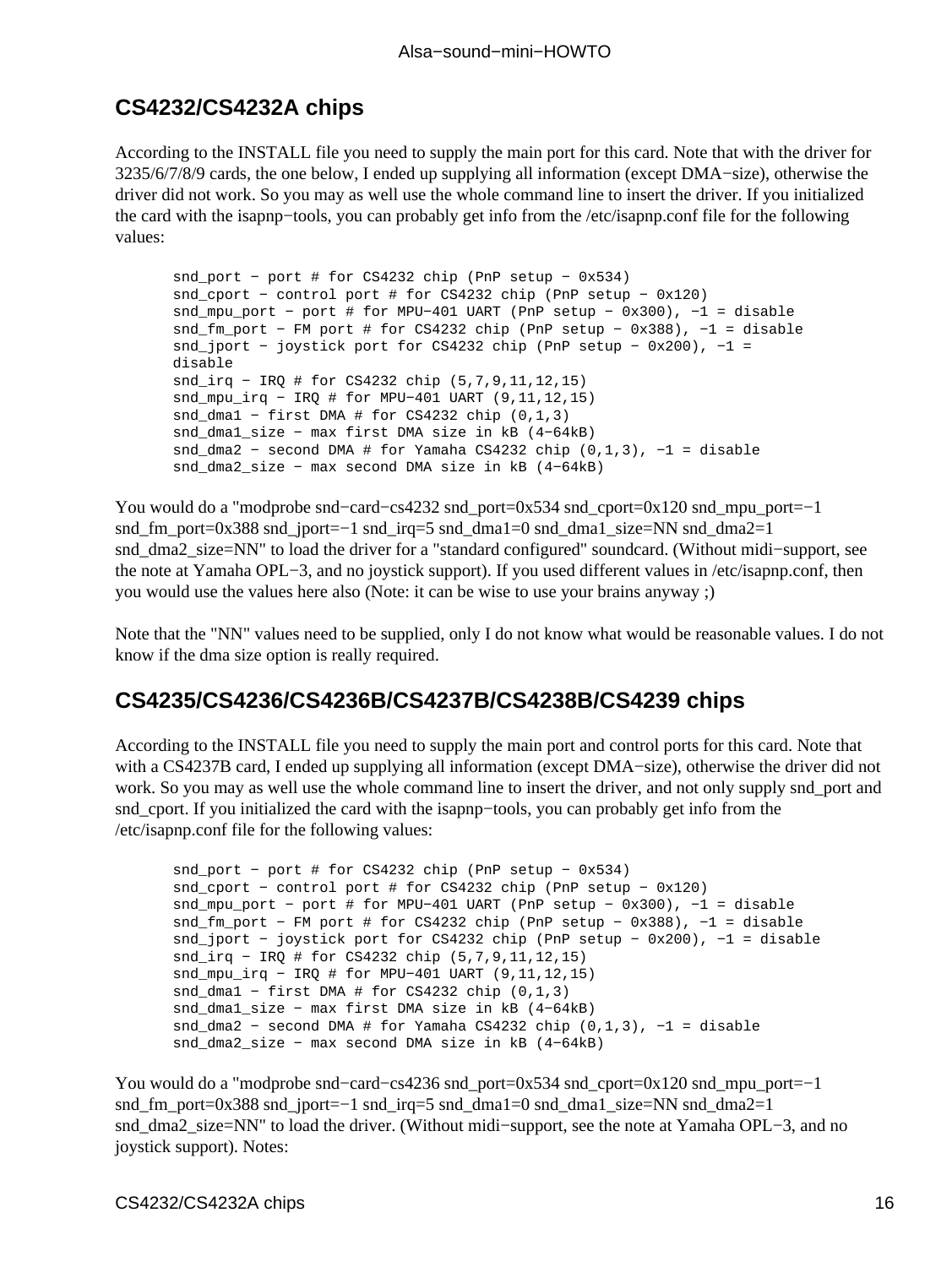- <span id="page-20-0"></span>• the "NN" values need to be supplied, only I do not know what would be reasonable values.
- my CS4237B works fine without explicit dma size option.

### **5.4 The kerneld approach**

kerneld is a daemon that inserts modules on request, and unloads them once they are not in use anymore. Since I have no experience with kerneld, I do not know if the information below is accurate. The info comes from the INSTALL file in the ALSA−drivers package. Excellent information about kerneld can be found in the kerneld−mini−HOWTO.

Follow these steps:

- Edit your /etc/conf.modules (see below for examples)
- Run 'modprobe snd−card' where card is name of your card [Which I find rather strange, since kerneld is supposed to load them? VS]

Example for /etc/conf.modules for Gravis UltraSound PnP soundcard:

```
alias char−major−14 snd
alias snd−minor−oss−0 snd−interwave
alias snd−minor−oss−3 snd−pcm1−oss
alias snd−minor−oss−4 snd−pcm1−oss
alias snd−minor−oss−5 snd−pcm1−oss
alias snd−minor−oss−12 snd−pcm1−oss
alias snd−card−0 snd−interwave
options snd snd_major=14 snd_cards_limit=1
options snd−interwave snd_index=1 snd_id="guspnp" snd_port=0x220 snd_irq=5
snd_dma1=5 snd_dma2=6
```
Example if you want use more soundcards in one machine (configuration below is for Sound Blaster 16 and Gravis UltraSound Classic):

```
alias char−major−14 snd
alias snd−minor−oss−0 snd−mixer
alias snd−minor−oss−3 snd−pcm1−oss
alias snd−minor−oss−4 snd−pcm1−oss
alias snd−minor−oss−5 snd−pcm1−oss
alias snd−minor−oss−12 snd−pcm1−oss
alias snd−card−0 snd−sb16
alias snd−card−1 snd−gusclassic
options snd snd_major=14 snd_cards_limit=2
options snd−sb16 snd_index=1 snd_port=0x220 snd_irq=5 snd_dma8=1 snd_dma16=5
options snd−gusclassic snd_index=2 snd_irq=11 snd_dma1=6 snd_dma2=7
```
Example if two Gravis UltraSound Classic soundcards are present in system:

```
alias char−major−14 snd
alias snd−minor−oss−0 snd−mixer
alias snd−minor−oss−3 snd−pcm1−oss
alias snd−minor−oss−4 snd−pcm1−oss
alias snd−minor−oss−5 snd−pcm1−oss
alias snd−minor−oss−12 snd−pcm1−oss
alias snd−card−0 snd−gusclassic
alias snd−card−1 snd−gusclassic
options snd snd_major=14 snd_cards_limit=2
options snd−gusclassic snd_index=1,2 snd_port=0x220,0x260 snd_irq=5,11
snd_dma1=5,6 snd_dma2=7,3
```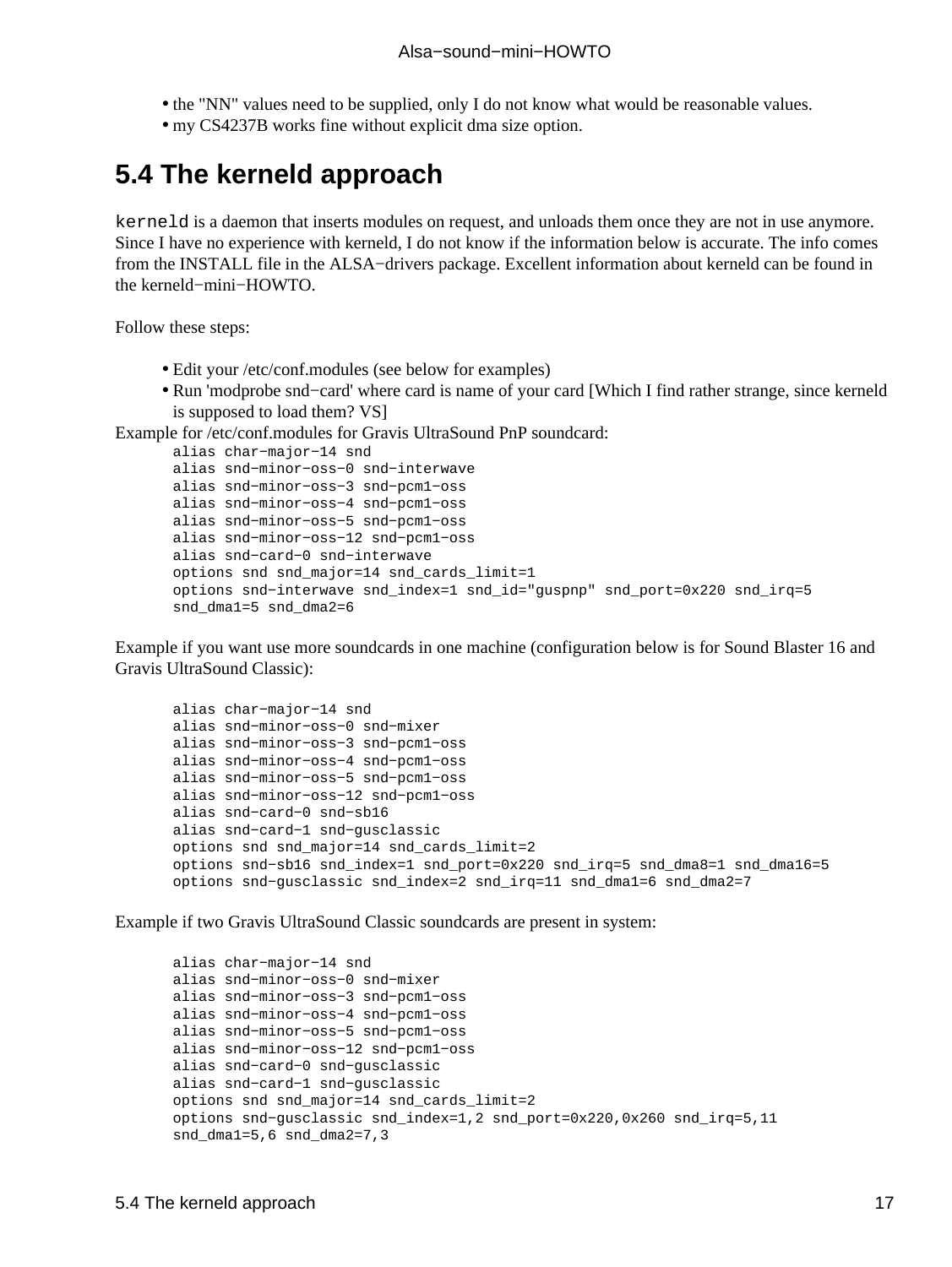### <span id="page-21-0"></span>**5.5 Backwards compatibility**

If you want to preserve OSS/Free or OSS/Linux compatibility, you need to insert one more driver: the snd−pcm1−oss driver for OSS−compatibility. Issue a

modprobe snd−pcm1−oss

This will give you /dev/audio and /dev/dsp−support, just as the OSS/Free (kernel) drivers and OSS/Linux (the \$25 ones) do. Note that this is only an emulation.

### **6[. Testing and using](#page-5-0)**

Now you should test if the sound driver really is available, then try to use it.

### **6.1 The /proc filesystem**

You can find a lot of useful information about your system in the /proc subdirectory. /proc is a "virtual" filesystem, meaning that it does not exist in real life, but merely is a mapping to various processes and tasks in your computer. In order for /proc to work, you need to have support for it compiled into your kernel. Most linux distributions have this as a default, but if you compiled a kernel and left /proc out obviously there won't be anything in /proc.

/proc/modules gives information about loaded modules. Once the ALSA sound drivers are loaded, if you type cat /proc/modules you should see something like:

| snd-pcml-oss    |                                                                         |
|-----------------|-------------------------------------------------------------------------|
| snd-sb16        |                                                                         |
| snd-sb-dsp      | snd-sb16]                                                               |
| snd-pcm1        | snd-pcml-oss snd-sb-dsp]                                                |
| snd-pcm         | [snd-pcml-oss snd-sb16 snd-sb-dsp snd-pcml]<br>$\Omega$                 |
| snd-mixer       | [snd-pcm1-oss snd-sb16 snd-sb-dsp]                                      |
| snd-mpu401-uart | snd-sb16]                                                               |
| snd-midi        | [snd-sb16 snd-sb-dsp snd-mpu401-uart]                                   |
| snd-opl3        | snd-sb16]                                                               |
| snd-synth       | snd-sb16 snd-op13]<br>$\Omega$                                          |
| snd-timer       | snd-opl3]                                                               |
| snd             | [snd-pcm1-oss snd-sb16 snd-sb-dsp snd-pcm1 snd-pcm snd-mixer snd-mpu401 |
|                 |                                                                         |

If something went wrong during the installation of the driver, you will still see a couple of "snd" devices, but there won't be sound support.

For example (Note: you should never issue this command as follows, the cs4236 driver needs options):

```
win3:~# modprobe snd−card−cs4236
/lib/modules/2.0.35/misc/snd−card−cs4236.o: init_module: Device or resource busy
snd−mixer: Device or resource busy
win3:~# cat /proc/modules
snd−cs4236 2 0
snd−cs4231 3 [snd−cs4236] 0
snd−timer 1 [snd−cs4231] 0
snd−pcm1 4 [snd−cs4236 snd−cs4231] 0
snd−mixer 3 [snd−cs4236 snd−cs4231] 0
```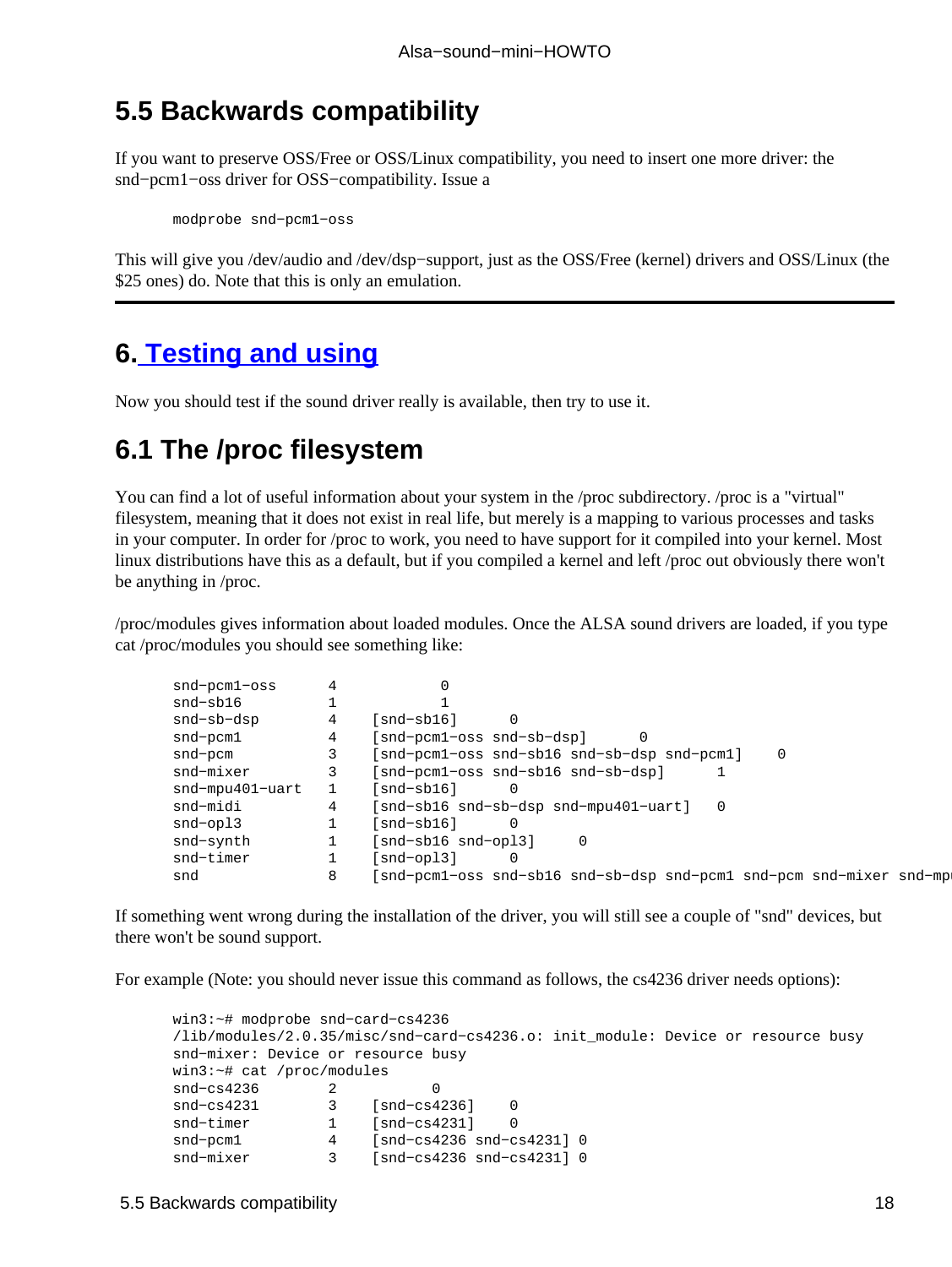<span id="page-22-0"></span>

| snd-pcm                |   | $[snd-cs4236 \text{ snd-cs4231 \text{ snd-pcm1}}]$ |          |
|------------------------|---|----------------------------------------------------|----------|
| $snd$ -mpu $401$ -uart |   |                                                    |          |
| snd-midi               | 4 | $[snd-mpu401-uart]$                                |          |
| snd-opl3               |   |                                                    |          |
| snd-synth              |   | $[snd-opt3]$                                       |          |
| snd-timer              |   | $[snd-cs4231 \; snd-op13]$                         |          |
| snd                    | 8 | [snd-cs4231 snd-timer snd-pcm1 snd-mixer snd-pcm]  | $\Omega$ |

You can check the existence of a soundcard by looking in /proc/asound/cards. For example:

```
bash$ cat /proc/asound/cards
0 [card1 : SB16 − Sound Blaster 16
                  Sound Blaster 16 at 0x220, irq 5, dma 1&5
```
In the previous example (where I forgot the options) the output would have been:

```
win3:~# cat /proc/asound/cards
−−− no soundcards −−−
```
A working CS4236 card would produce

```
0 [card1 ]: CS4236 − CS4237B
                  CS4237B at 0x534, irq 7, dma 1&0
```
If you checked and doublechecked your settings and still see no sound card, take a look at the troubleshooting section.

The /proc/asound/ virtual directory shows lots of other information about the driver. Please note that /proc/asound/ will only exist after you inserted the first ALSA module. If there is no /proc/asound, it simply means that the "snd" module was not loaded properly. You can find installed cards in /proc/asound/cards, then find information about card0 in /proc/asound/0, /proc/asound/1 for card1 etcetera.

If cat /proc/asound/card1/pcm0 shows something like

```
 ES1370 DAC2/ADC
 Playback isn't active.
 Record isn't active.
```
this means that your driver is ready to go, but is not doing anything right now. (So everything went well).

For users of a 2.0.x kernel there is a third method to find information about the sound devices, namely if you inserted the OSS compatible driver there is a /dev/sndstat device. The ALSA drivers kindly request that you not to rely on this information as it is only there for compatibility with the OSS drivers and better information can easily be obtained from /proc/asound/. In kernel 2.2.x ALSA uses the kernel soundcore and therefor cannot emulate /dev/sndstat, since it would interfere with the OSS drivers.

### **6.2 The mixer**

Once the drivers for your sound card have been installed and your /proc filesystem tells you so, you can try to make a real sound. To do this, you need to set the mixer volumes to a reasonable value. You need the ``amixer'' from the alsa−utils package for this. First of all, install the utility package, or at least put the "amixer" command in some reasonable place (like /usr/local/bin).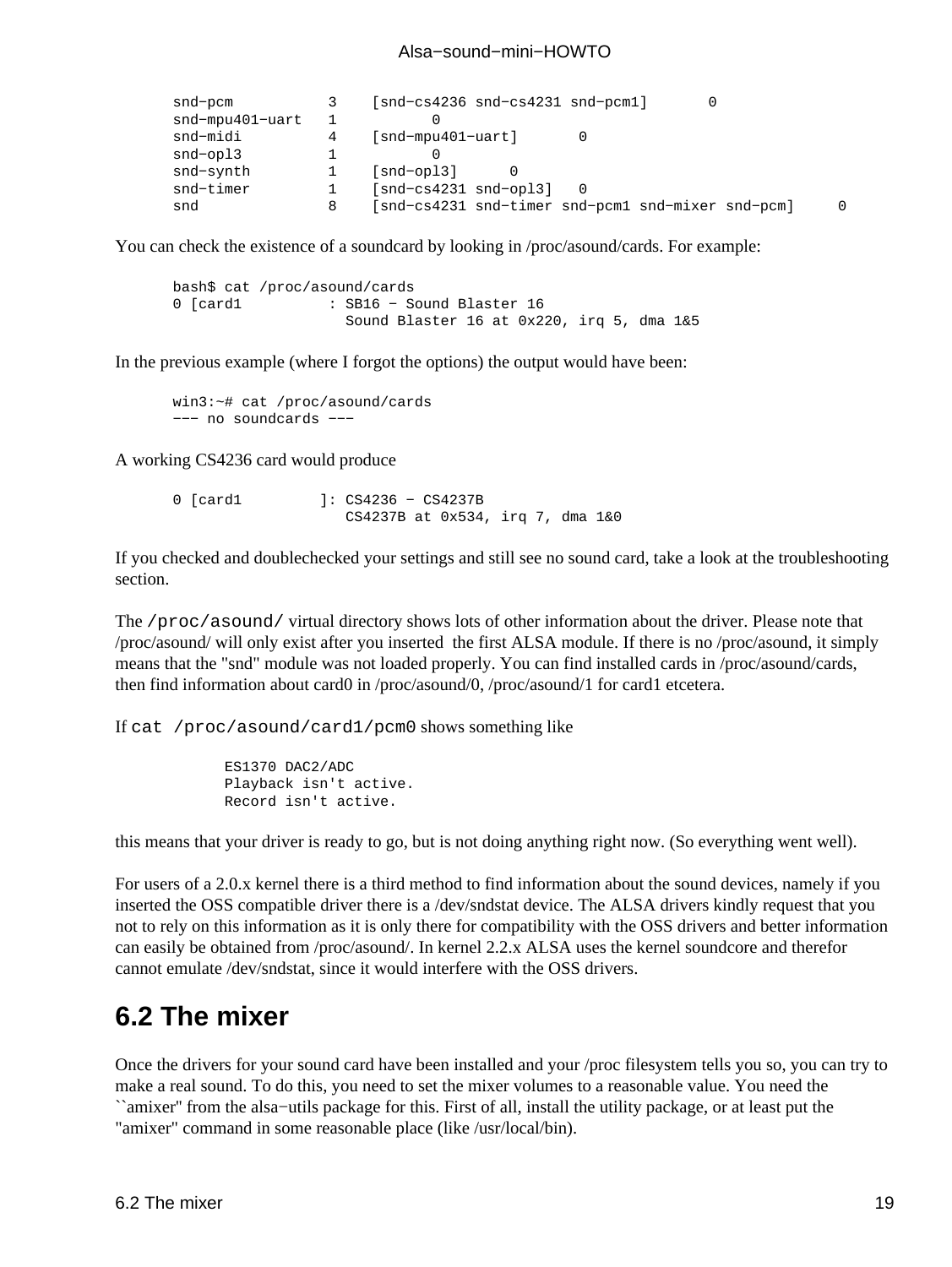<span id="page-23-0"></span>Version 0.3.2 and later have an interface that differs from the OSS drivers. If you type just ``amixer'' you will see the mixer elements and their value. One of these elements could be ``Master volume'' for example, and could look like:

```
Group 'Master',0
   Capabilities: volume
   Channels: Front−Left Front−Right 
  Limits: min = 0, max = 31 Front−Left: 31 [100%] [on] [−−−]
   Front−Right: 26 [84%] [on] [−−−]
```
Unfortunately, I do not know how to set left and right volumes independently. With amixer, you can change volumes with the ``amixer set'' command. For example, to change the Master volume, you would issue a

amixer set Master 15

Please note that the names of the elements can be different for different types of sound cards. Also note that amixer is case dependent, so ``amixer set masteR 10'' will not work. For more information, please look in the amixer man page.

If you have a 0.3.0−pre4 ALSA, then amixer works just like normal mixer programs. You can look at the mixer settings by typing ``amixer". This command lists the ``mixer settings", or as you would normally call it, the volume settings of the various parts of the soundcard. The output from amixer can greatly differ from card to card. My Soundblaster 16 shows:

| Master     | 0              | $% (-14.00dB) : 0$                                                       |  | $% (-14.00dB)$ |  |
|------------|----------------|--------------------------------------------------------------------------|--|----------------|--|
| Bass       |                | $0 \text{ }$ $\text{*}$ (-14.00dB) : 0 $\text{*}$ (-14.00dB)             |  |                |  |
| Treble     | 0              | $\{ -14.00dB \}$ : 0 $\{ -14.00dB \}$                                    |  |                |  |
| Synth      |                | $0 \text{ }$ $\text{*}$ (-62.00dB) : 0 $\text{*}$ (-62.00dB)             |  |                |  |
| PCM        | $\overline{0}$ | $\frac{1}{2}$ (-62.00dB) : 0 $\frac{1}{2}$ (-62.00dB)                    |  |                |  |
| Line-In    |                | $0 \text{ }$ $\text{*}$ (-62.00dB) : 0 $\text{*}$ (-62.00dB) Mute        |  |                |  |
| MIC        |                | $0 \text{ }$ % (-62.00dB) : 0 % (-62.00dB) Mute                          |  |                |  |
| CD         |                | $0 \text{ } 8 (-62.00 \text{dB}) : 0 \text{ } 8 (-62.00 \text{dB})$ Mute |  |                |  |
| In-Gain    |                | $0 \text{ }$ $\text{*}$ (-18.00dB) : 0 $\text{*}$ (-18.00dB)             |  |                |  |
| Out-Gain   |                | $0 \text{ }$ $\text{*}$ (-18.00dB) : 0 $\text{*}$ (-18.00dB)             |  |                |  |
| PC Speaker |                | $0 \text{ }$ $\text{*}$ (-18.00dB) : 0 $\text{*}$ (-18.00dB)             |  |                |  |

If you only get a message like ``amixer: Specify command...", then you are using the ALSA 3.2 utilities. I suggest you to upgrade to 0.4.1e or later, or to go back to 0.3.0−pre4.

#### **Mixer settings for playing**

You have noticed the "Mute" entry for some devices. This means that this particular device will be zeroed out, whatever volume setting you use. Some cards (the CS4237B in the example) even mute their master channel. So, for the CS4237B, I would have to type

amixer set "Master d" unmute

to even be able to produce any sound at all. The Soundblaster does not have muted output, but

amixer set Master 100 unmute

would set the volume to 100% – and unmute it if it would have been muted. You can use a number, a word like "mute" or "unmute", or both. Type

Mixer settings for playing 20 and the settings of playing 20 and the settings of playing 20 and the settings of  $\sim$  20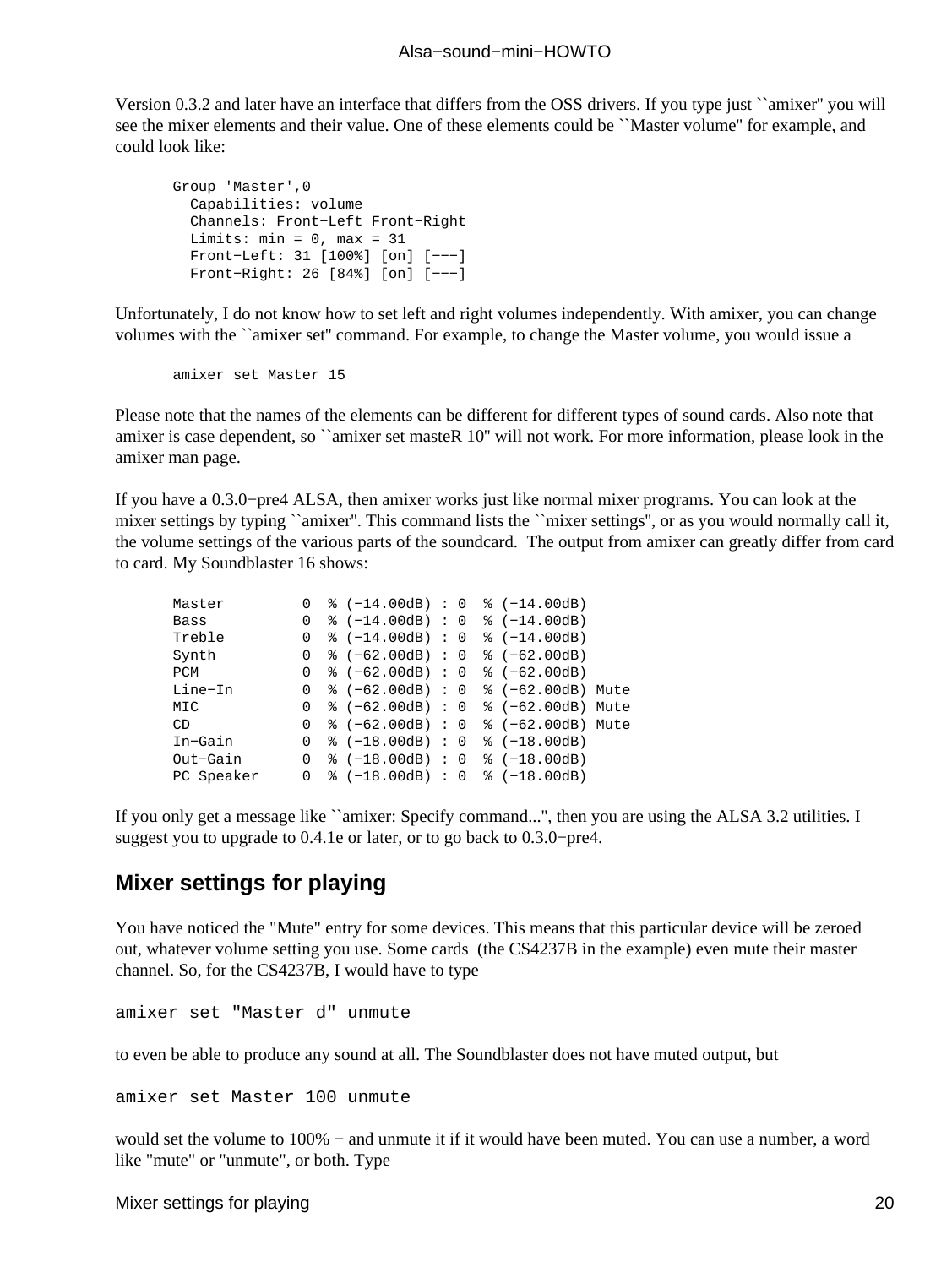<span id="page-24-0"></span>amixer set "Master d" 100; amixer set PCM 100 unmute

to set the CS4237B card to maximum master volume and unmute PCM volume and set it to maximum.

If you use an older version of amixer, you need to leave out the ``set'' part of the command, so you would just type

```
amixer "master d" 100
```
#### **Mixer parts**

The various mixer parts may confuse you if you have no knowledge of digital sound production. The sound−HOWTO may help a bit, but a very short introduction is here.

You will probably only need few mixer elements: one of them is the ``CD'' setting (this is analog sound of your CD player, most CD players are connected with a 3 or 4 wire red/white/black cable).

The ``PCM'' setting is used for most applications. Programs like mpg123, xmms, speakfreely, realplayer and most others use the PCM channel.

``MIC'' stands for microphone, ``line−in'' is an (optional) extra input at the back of your sound card.

The various ``gain'' parts offer extra amplification for various uses and are pretty self–explanatory. (Like: record−gain is extra amplification for the recording channel, which can be useful if you use a microphone).

#### **Mixer settings for recording**

You would set the CD channel to record by typing

amixer set CD capture

and stop the recording setting again by typing

amixer set CD nocapture.

Note that older amixer programs use "amixer CD rec" and "amixer CD norec" for this.

If you would like to record something from the microphone, you would probably use

amixer set "Input Gain" 100; amixer set Mic 100 capture mute.

(Using the microphone input unmuted will produce loud high−pitched sound if your mic picks up its own signal from the speakers again). Most microphones have a "gain" setting to boost the microphone volume; you are most likely going to need it to pick up any sound from the microphone at all.

Again, older amixer programs use ``amixer "input gain" 100; amixer mic 100 rec mute''.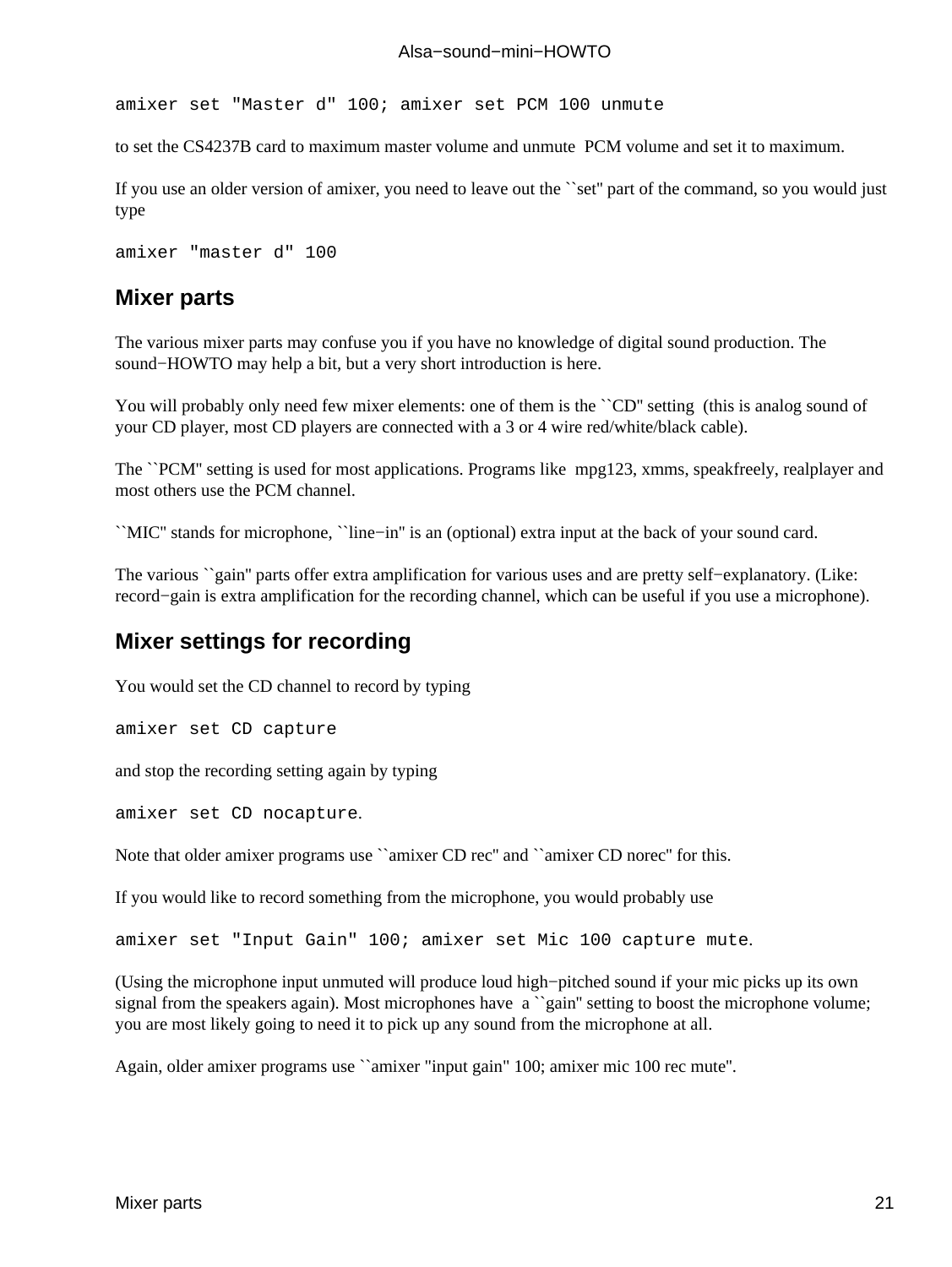#### <span id="page-25-0"></span>**Other mixer settings**

Unfortunately I have not been able to change the volume of the "3d center" and "3d space" settings with amixer 0.3.0−pre4. I haven't tried yet with 0.4.1e (this particular machine is still running 2.0.38). If anyone succeeds please let me know. I can use alsamixer for this job, but alsamixer was not ported to the 0.4.1e version yet.

The ALSA FAQ says that it is possible to restore mixer settings with cat  $\leq$  file  $>$ /proc/asound/#/mixerC0D0, where <file> was obtained from /proc/asound/#/mixerC0D0. I have not been able to reproduce this as my system complains about non−existing devices. Then there is the ``alsactl'' program, which I don't use. I invite you (yes, you!) to write this section.

### **6.3 The /dev/snd/ devices**

The alsa drivers have native sound−devices in the /dev/snd/ directory. If you have one card you might see the following devices:

```
/dev/snd/pcmC0D0 − the raw audio device for the card
/dev/snd/mixerC0D0 − the mixer for card 0
/dev/snd/controlC0D0 − the control device for card 0
```
The first number means the number of the soundcard, the second number (if any) is the number of the device. A sound card with two PCM devices would have a pcmC0D0 and pcmC0D1 device. Please note: the ALSA devices have changed between the previous version. Older ALSA drivers use /dev/snd/pcm00 (first number is the card, second number is the device). If this HOWTO uses the older notation, please drop me a line so I can correct it.

Now you are ready to put any soundfile you want into the PCM device of the first card. So try to cat any textfile (any file) to /dev/snd/pcmC0D0, like this: cat <filename> > /dev/snd/pcmC0D0. The filename can be any file, as long as it has some length. If you have a soundfile lying around somewhere, you could try that. You could also get the file at<http://www.ldp.org/sounds/english.au>this is Linus Torvalds saying how to pronounce Linux.

The default setting of your sound device is 8000 Hz, 8 bit. That means that the "english.au" file mentioned above will produce speech, other test files will probably just produce noise. If you do not hear anything, check your speakers, try to run "amixer" again or consult a doctor. (Later on you can easily use the full 48 KHz, 16 bit features of your sound card, by using your favourite sound player like sox or mpg123).

If you loaded the ``snd−pcm1−oss'' module, you can also use the OSS−compatibility to access your sound card. The following mappings are made:

```
/dev/snd/pcmC0D0 −> /dev/audio0 (/dev/audio) −> minor 4
/dev/snd/pcmC0D0 −> /dev/dsp0 (/dev/dsp) −> minor 3
/dev/snd/pcmC0D1 −> /dev/adsp0 (/dev/adsp) −> minor 12
/dev/snd/pcmC1D0 −> /dev/audio1 −> minor 4+16 = 20
/dev/snd/pcmC1D0 −> /dev/dsp1 −> minor 3+16 = 19
/dev/snd/pcmC1D1 −> /dev/adsp1 −> minor 12+16 = 28
/dev/snd/pcmC2D0 −> /dev/audio2 −> minor 4+32 = 36
/dev/snd/pcmC2D0 −> /dev/dsp2 −> minor 3+32 = 35
/dev/snd/pcmC2D1 −> /dev/adsp2 −> minor 12+32 = 44
```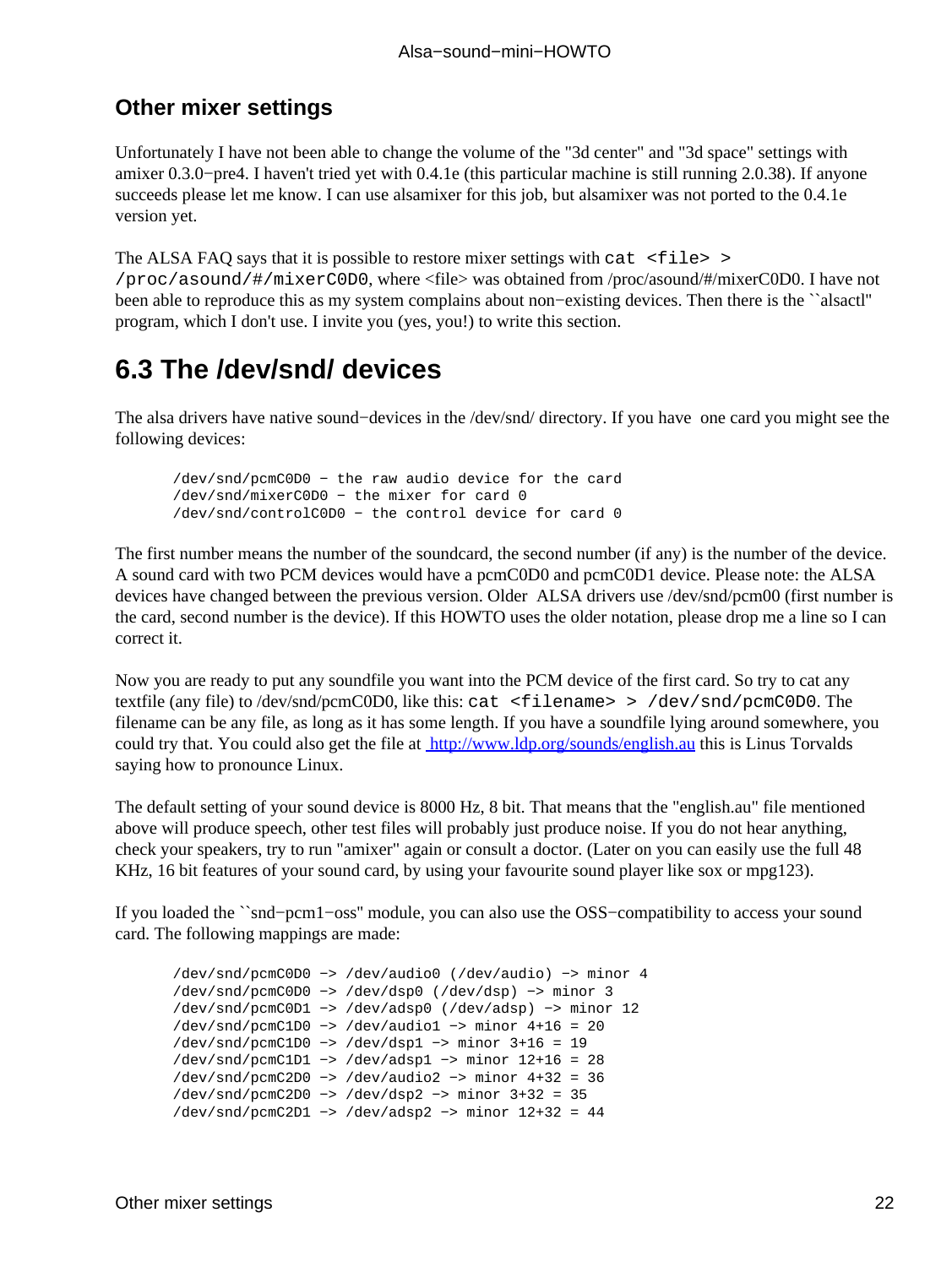<span id="page-26-0"></span>You probaly want to use the ``snd−mixer−oss'' module as wel, so you can use the backwards compatible mixer.

### **6.4 Additional information**

The INSTALL file in the ALSA driver directory mentions some tricks to tell the driver which settings to use. If you need these commands it will depend on the application you use to play sound. Regular sound playing applications, like mpg123, sox (mostly called with the ``play'' command), or X11 applications like RealPlayer will probably do fine without these. I never used these anyway.

#### **/proc/asound/#/pcm#0**

```
"Playback erase" − erase all additional informations about OSS applications
"Playback <app_name> <fragments> <fragment_size> [<options>]"
"Record erase" − erase all additional informations about OSS applications
"Record <app_name> <fragments> <fragment_size> [<options>]"
```
<app\_name> − name of application with (highter priority) or without path

<fragments> − number of fragments or zero if auto

<fragment\_size> − size of fragment in bytes or zero if auto

<options> − optional parameters

WR\_ONLY – if application tries open pcm device with O\_RDWR driver rewrites this to O\_WRONLY (playback) − good for Quake etc...

Examples:

echo "Playback x11amp 128 16384" > /proc/asound/0/pcm0o echo "Playback squake 0 0 WR\_ONLY" > /proc/asound/0/pcm0o

#### **/proc/asound/#card#/sb16**

```
"Playback 8" −> driver will use always 8−bit DMA channel for playback.
"Playback 16" −> driver will use always 16−bit DMA channel for playback.
"Playback auto" (default) -> driver will use auto mode (first opened direction will use 16-bi
"Record 8" −> driver will use always 8−bit DMA channel for record.
"Record 16" −> driver will use always 16−bit DMA channel for record.
"Record auto" (default) -> driver will use auto mode (first opened direction will use 16-bit D
```

```
Example: echo "Record 16" > /proc/asound/0/sb16
```
For further reference, please consult the INSTALL file.

### **7[. Tips and Troubleshooting](#page-5-0)**

Please take a look at the FAQ file in the sound driver directory. This section is still under construction.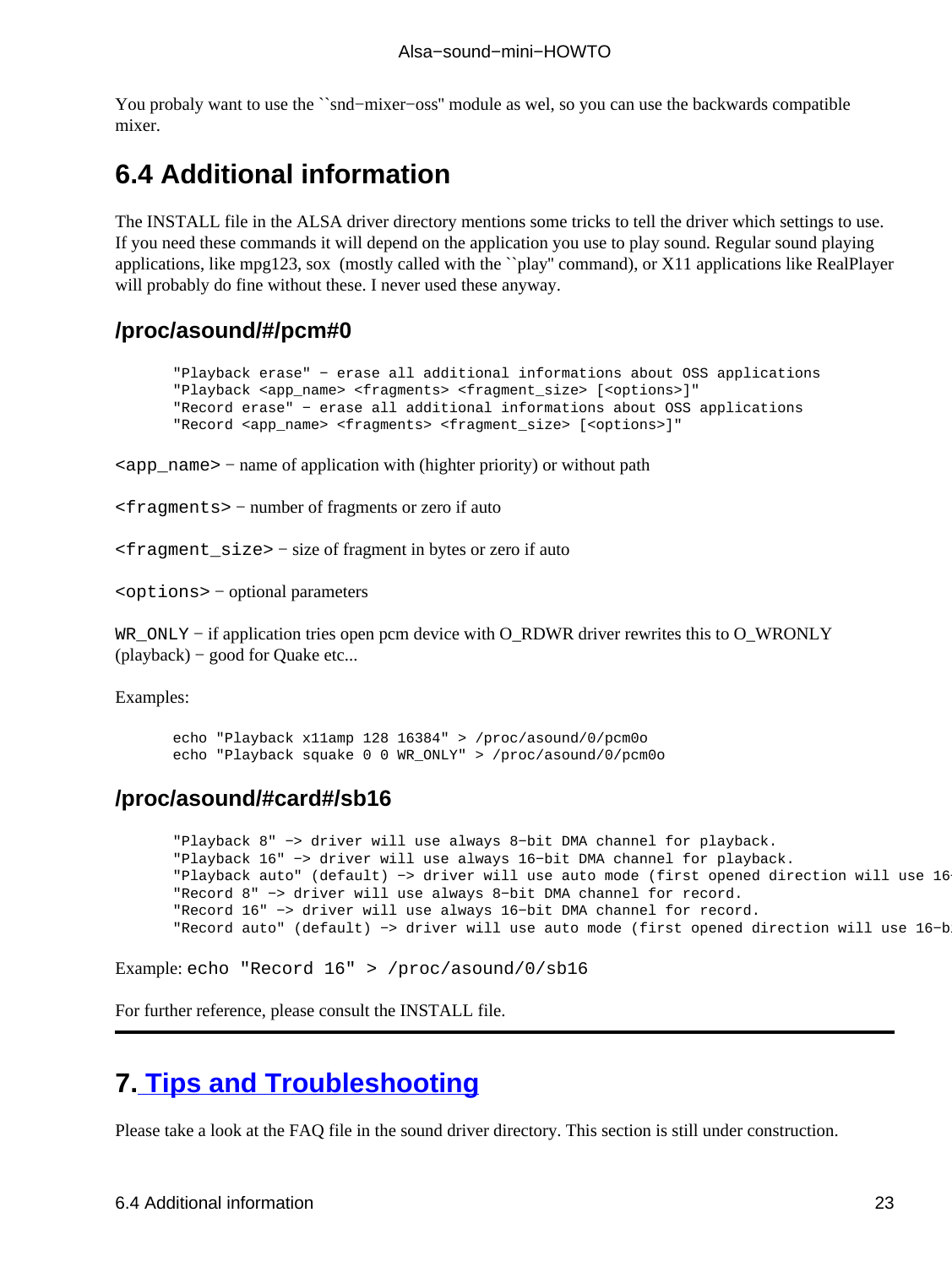# <span id="page-27-0"></span>**7.1 Compiling the driver**

#### **Linux kernel sourcetree**

If your ALSA drivers do not compile correctly and tell you things about ``version.h'' or other header−files that cannot be found, this can mean that you do not have the kernel header files. Take a look at the kernel−HOWTO, unpack a recent kernel in /usr/src and issue a make config.

#### **Cannot create executables**

The utils also contain code written in  $c++$ . Most of us have a  $c++$  compiler either from gcc or egcs but make sure you also have the libstdc++−devel package installed, else when you run the configure script for the utils, your system will stump you with an error message saying your "c++ compiler cannot create executables".

## **7.2 Loading the driver**

Please check the following items.

#### **Sound devices**

ALSA uses special devices in the /dev−tree. Make sure you have run the ./snddevices script in the alsa−drivers source directory.

#### **Sound card compatibility**

Are you 100% sure that your sound card IS supported ? Do check it again. Sometimes an X123 is not exactly an X123b and you might be wasting time. On the other hand, even a supported card can give you troubles − it took me two hours to figure out the installation of a CS4237B which was, after all, just a fine example of RTFM.

#### **``Device busy'' or ``unresolved symbols''**

You might have a 2.0.x kernel with sound support compiled in, or the OSS/Lite (kernel) sound driver could be loaded (check with cat /proc/modules). Remove the driver or recompile the kernel (have a look at the Kernel−HOWTO).

The sound module in the 2.0 series kernel is called ``sound.o'' and should **not** be active. (The ALSA driver ``snd.o'' is OK, though).

If you have a 2.2.x series kernel without sound driver compiled in, the ALSA drivers will not work, too.

#### **2.0 kernels**

I know it this is confusing, so let me try to explain it one more time. If you have a **2.0.x series kernel** (the command ``uname −a'' tells you something like ``Linux penguin 2.0.35 #6 Wed Sep 23 10:19:16 CEST 1998 i686 unknown'') then you need to **leave out** sound drivers in the kernel. **ALSA 0.4.x and later do not work with the 2.0 series kernel**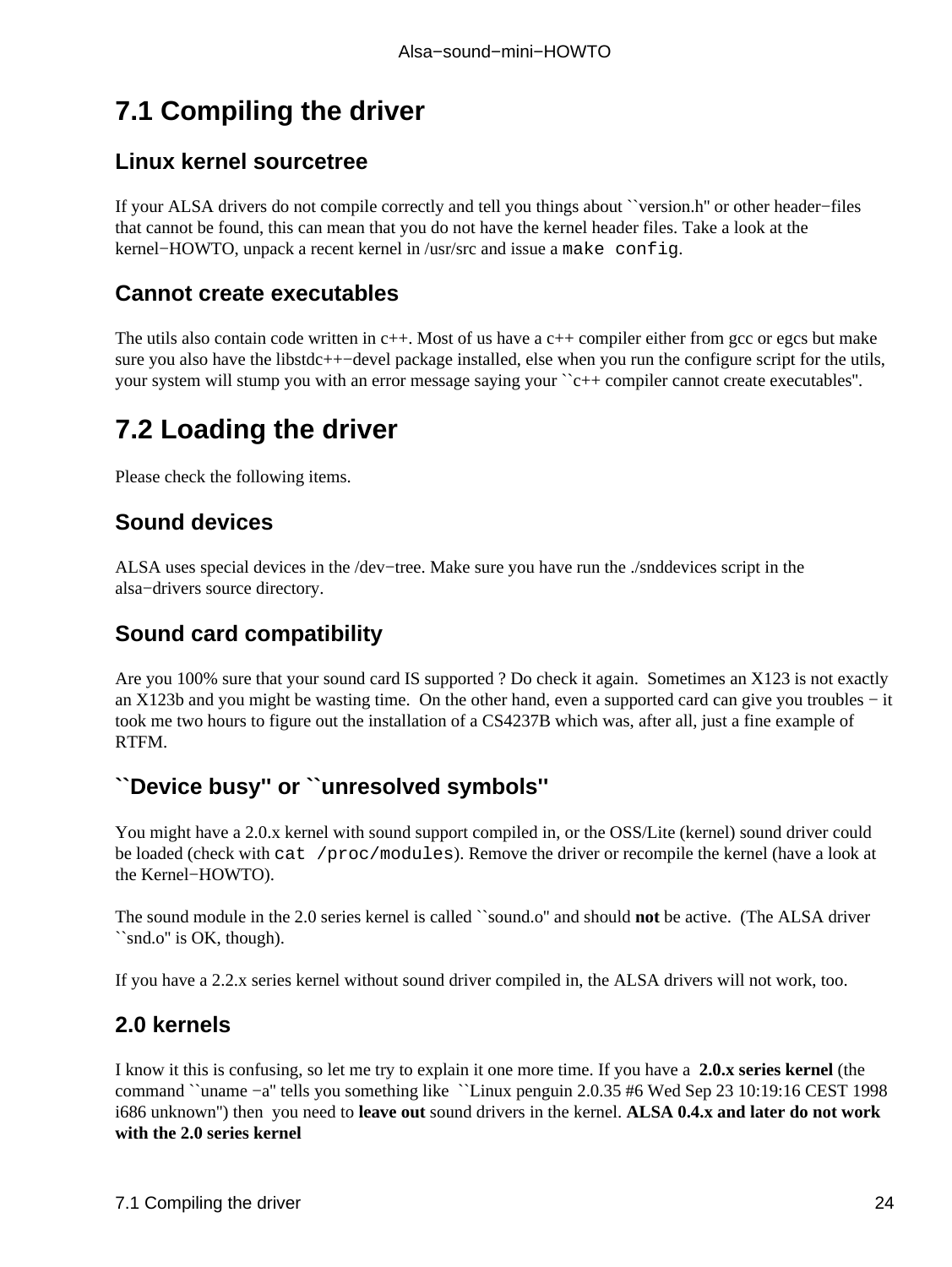#### <span id="page-28-0"></span>**2.2 kernels**

If you have a **2.2.x series kernel** you do **need the sound drivers**. A 2.2 series kernel should be compiled **with sound support, but without any sound card driver**. So you select sound support but make sure that no specific sound card driver will be compiled.

#### **References to other drivers**

Another reason why the driver complains that the device is busy could be that the file /etc/conf.modules still has references to the soundcard drivers. You should delete these and leave only the references to the ALSA−driver. (If there are other non−sound−related drivers there, then you can probably leave these as−is).

#### **Unresolved symbols revisited**

Another source of ``unresolved symbols'' messages could be a new kernel with older drivers. Please recompile the ALSA drivers after you recompile a new kernel. This will make sure that the drivers match your new kernel.

#### **Check the PnP setup**

Are you sure that your card is active? Take another look at the PnP−HOWTO and check if you activated your sound card correctly.

#### **Are your parameters right ?**

Check, doublecheck your sound card parameters. Please note: 534 is not 543, nor is 0x534 the same as 534.

Also, some sound cards must be loaded by a different name than might be expected. Take a break, a beer or whatever, and look again at your ``modprobe'' command. For example the Crystal 4232 driver should be inserted by modprobe snd−card−cs4232, not ``snd−cs4231'', and the SoundBlaster PCI 64 should be loaded with ``snd−card−audiopci'', not snd−es1370. (It's all in the docs, and even though I wrote the HOWTO, I once spent an evening trying to persuade snd−cs4231 to make sound).

## **7.3 Driver loaded... but no (or hardly any) sound**

#### **Unmuting**

The ALSA drivers can use the ``muting'' facilities that most soundcards have. If you loaded the sound drivers and everything is fine but you get nothing but silence, then you probably forgot to unmute your card. You need ``amixer'' or ``alsamixer'' for this, both from the ALSA−util package. Just typing

```
amixer set −c 1 Master 70 unmute
amixer set −c 1 PCM 70 unmute
amixer set −c 1 CD 70 unmute
```
should do for most applications. Please note that for the older amixer command you need to leave out the ``set'' in the command line.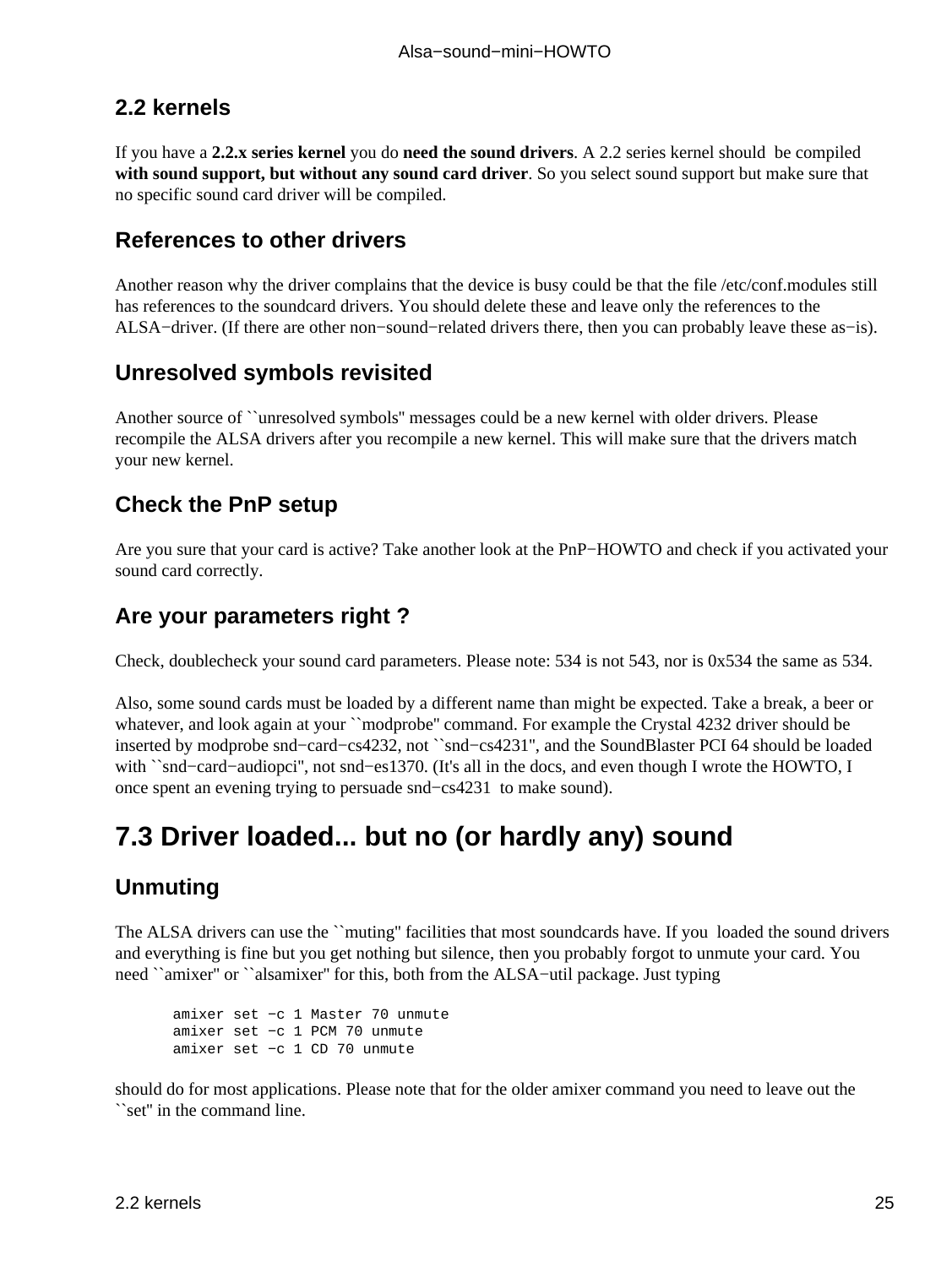#### <span id="page-29-0"></span>**Gain**

Most sound cards have a separate mixer part for extra input or output boosting. This entry is most likely called the ``gain'', ``in−gain'' for input and ``out−gain'' for output. Setting this gain to an appropriate level will greatly help you getting the maximum volume out of your speakers (think about your parents/neighbours/ears though). So a command like

amixer set out−gain 100 unmute

will probably help.

#### **OSS/Linux compatibility**

If this is the first time you use the ALSA drivers and you used the built−in sound drivers before, you probably want to have backwards compatible sound (i.e. use the /dev/pcmX devices). You need to load the ``OSS compatibility driver'' for this. Do a modprobe snd−pcm1−oss && modprobe snd−mixer−oss. (See the end of the section about loading the driver). Please note: snd−pcm1−oss is not equal to snd−pcm1, you **need** snd−pcm1−oss for old−fashioned sound support and snd−mixer−oss for (you guessed it) the mixer.

#### **Cannot open mixer**

If you have tried to install a couple of different ALSA versions, then sometimes the mixer cannot be opened anymore. This happens if you have tried 0.3.2 and want to downgrade to 0.3.0−pre4 (IIRC). You should delete all libasound files and links from /usr/lib and then recompile libraries and utils:

rm /usr/lib/libasound.\*

Just to be safe, remove all ALSA sound drivers afterwards, then recompile and install and reload the drivers.

## **7.4 General suggestions**

#### **Try using ``insmod''**

It can always be useful to start with "insmod" instead of kerneld. Maybe you actually see the error on screen.

#### **Read the INSTALL file.**

A lot of information can be found in the INSTALL file in the drivers directory. If your driver won't work check if there is additional information available.

#### **Debug messages**

As a last resort, you can rebuild the driver and tell it to send debug information to /var/log/messages. Go to the driver−directory with cd /usr/src/alsa−driver−.... and type:

./configure −−with−debug=detect; make clean; make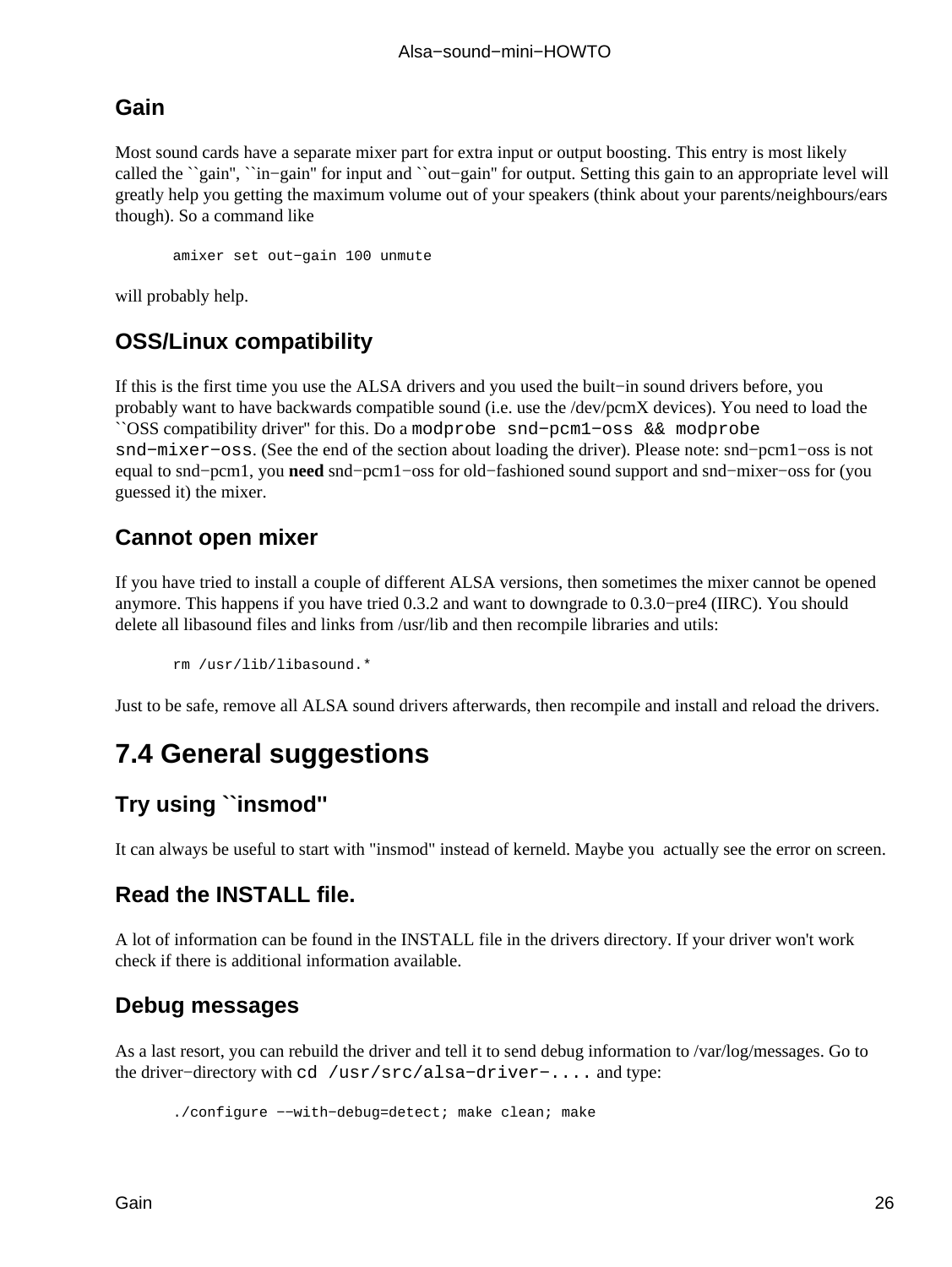#### Alsa−sound−mini−HOWTO

<span id="page-30-0"></span>Remove the driver (as far as it is active, see below for a general remove statement). Then use the "modprobe" statement you used before to insert the newly compiled driver. Look in /var/log/messages if there are any messages.

#### **If all else fails...**

If these messages doesn't help you, send a message to the ALSA users mailing list, [alsa−user@alsa−project.org](mailto:alsa-user@alsa-project.org).

Include the following information:

- soundcard name + chip names present on your soundcard
- relevant sections in your isapnp.conf if you have ISA PnP soundcard
- your conf.modules or line which you activate ALSA driver
- all messages from /var/log/messages which should be relevant to the ALSA driver

### **7.5 Bug reports**

If you found a bug, the ALSA developers would like to know the following things (at minimum)

- 1. driver + kernel version: 'cat /proc/asound/version'
- 2. soundcard info
	- ♦ soundcard name provided by manufacture
	- ♦ list of chips which soundcard have onboard
	- ♦ contents of 'cat /proc/asound/cards'
- 3. all messages from /var/log/messages which should be relevant to ALSA driver
- 4. problem description

## **7.6 Tip: playing CD's**

If you use kmod/kerneld and the ALSA drivers to play CD's, then kmod/kerneld probably do not load the drivers as expected. This is due to the fact that a command line CD player only tells the CD player to start playing without using any of the devices that tell kmod/kerneld that there is sound to occur. Using modprobe may be your only solution to this problem.

### **7.7 Tip: installing the MIDI serial driver**

Normally, the IO port of the serial device is owned by the standard serial device driver. So before you can do ``modprobe snd−serial'' we have to tell the driver to release the serial device.

Here is the procedure.

setserial /dev/ttyS0 uart none modprobe snd−serial

(Replace /dev/ttyS0 with the appropriate /dev/ttySx device if your MIDI device uses a different serial device).